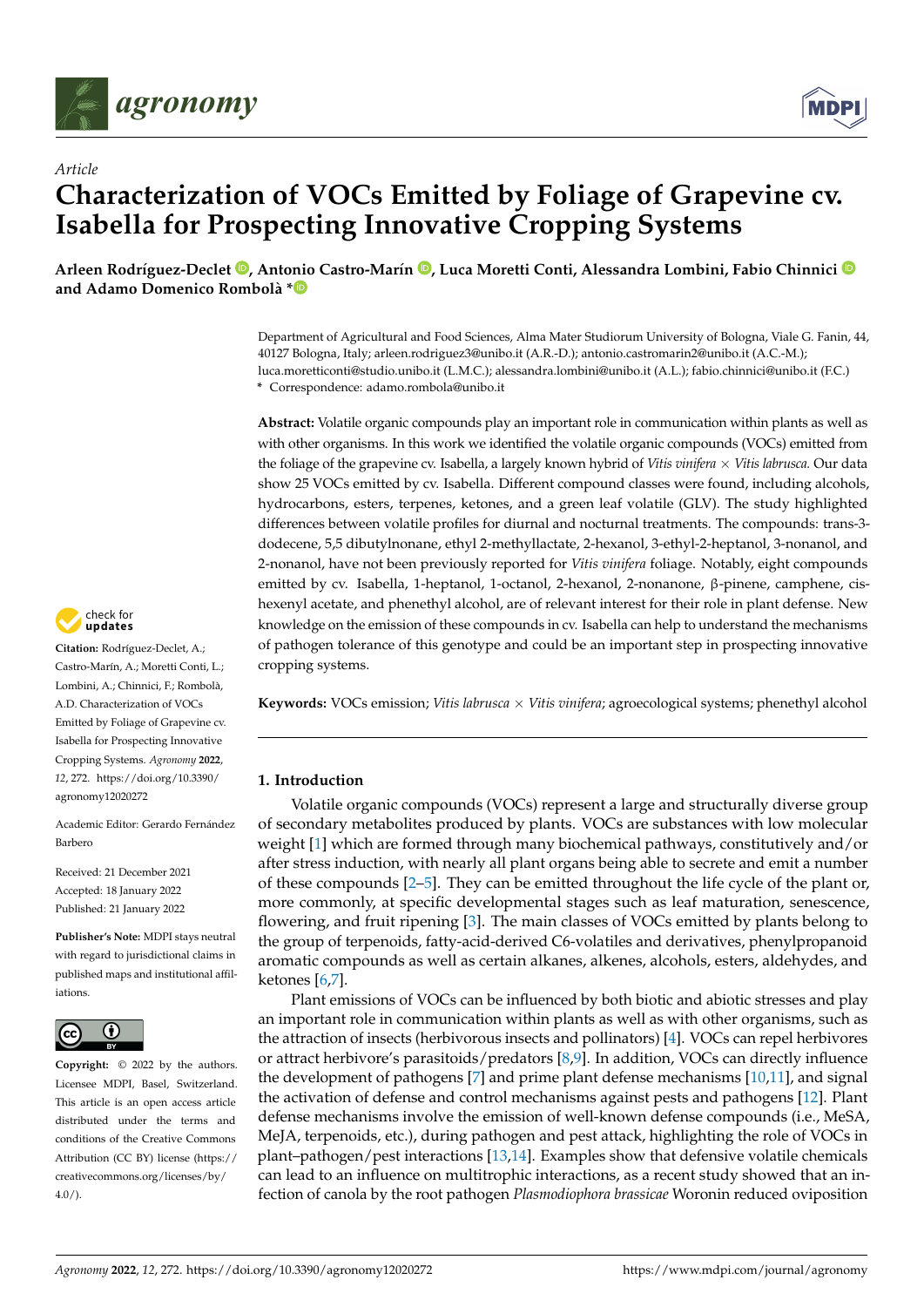by bertha army worm, *Mamestra configurata* Walker (Lepidoptera: Noctuidae) [\[15\]](#page-9-14). Further, VOCs released from resistant plants can trigger specific defensive responses in other parts of the plant itself, and/or to neighboring plants of various species [\[12\]](#page-9-11).

The *Vitis* genus is highly diverse with eighty species identified, and composed of several thousand varieties [\[16\]](#page-9-15). Consequently, considering that VOCs vary based on genotype, several profiles of different genotypes of *Vitis* spp. have been described, mostly focused on grape berries for oenological purposes [\[17](#page-9-16)[–19\]](#page-9-17). Furthermore, a qualitative investigation of VOCs in cv. Moscato bianco (*Vitis vinifera*) clearly differentiated all vegetative organs confirming the specialization in volatile production among different organs [\[20\]](#page-9-18). Volatile emissions have also been described in *Vitis* root tissue [\[21\]](#page-9-19). In wild grapevine (*Vitis vinifera* subsp. *sylvestris*) sexual dimorphism was described in floral scent [\[22\]](#page-9-20), with some VOCs involved in the attraction of well-known inflorescence visitors [\[23](#page-9-21)[,24\]](#page-9-22).

Differences in VOC profiles between downy mildew (*Plasmopara viticola*)-resistant and -susceptible grapevine genotypes have been reported [\[25–](#page-9-23)[28\]](#page-9-24). Few studies have characterized the VOCs released by grape foliage, with some in vivo studies on cv. Marselan [\[29\]](#page-10-0), cv. Chardonnay [\[30\]](#page-10-1), cv. Pinot noir [\[31\]](#page-10-2), and grapevine leaves of plants of cv. Sangiovese associated with arbuscular mycorrhizal fungi [\[32\]](#page-10-3). Fewer data are available on grapevine diurnal and nocturnal rhythms [\[31,](#page-10-2)[33\]](#page-10-4). Diurnal and nocturnal rhythm could influence grapevine plant pathogens and insects. For example, the pests European grapevine moth *Lobesia botrana* (Lepidoptera: Tortricidae) and European grape berry moth *Eupoecilia ambiguella* (Lepidoptera: Tortricidae) are crepuscular [\[34](#page-10-5)[,35\]](#page-10-6). In addition, seasonal changes determine different susceptibility to common pests and diseases that attack grapevine, for example downy mildew symptoms mostly occur during springtime [\[36\]](#page-10-7).

The Isabella cultivar is an interspecific spontaneous crossing of *Vitis vinifera* and *Vitis labrusca*, of American origin, which shows resistance to powdery mildew (*Erysiphe necator),* bunch rot (*Botrytis cinerea*), and tolerance to downy mildew (*Plasmopara viticola*), cultivated worldwide for juice, table grapes, and wine production [\[37\]](#page-10-8). Previous studies highlight the rich inherent antioxidant levels in the seed, stalk, and leaf components of cv. Isabella [\[38\]](#page-10-9). However, little is known about the VOCs emitted by the cultivar, in particular from epigeic plant tissues.

Grapevine management practices include fertilization, irrigation, soil and canopy management, and plant protection practices. Several pests and diseases affect grapevine production; thus, an intensive pesticide schedule is often required to meet production standards [\[39\]](#page-10-10). Nevertheless, it has been demonstrated that a continuous use of plant protection products has several negative implications for the environment and human health [\[40](#page-10-11)[,41\]](#page-10-12). Consequently, there is a strong need to explore and re-valorize strategies to achieve sustainable production standards. VOCs can be a natural and agroecological solution to enhance crop defense mechanisms [\[42\]](#page-10-13).

Thus, the main objective of the present study was to identify and characterize the VOCs emitted from foliage of the grapevine cv. Isabella during diurnal and nocturnal periods under controlled conditions. In addition, the experiments were performed in two different seasons (fall and spring).

The profiling of VOCs emitted by cv. Isabella can contribute to the understanding of plant defense mechanisms, as plants are able to produce chemical compounds that influence the growth and development of pathogens, pests, and weeds [\[3,](#page-9-3)[7,](#page-9-5)[13,](#page-9-12)[42\]](#page-10-13). Knowledge on cv. Isabella VOC emissions could lead to the prospect of innovative sustainable systems based on intercropping.

#### **2. Materials and Methods**

#### *2.1. Plant Material*

The present study was carried out through two experiments performed under a controlled environment in a greenhouse located at the Department of Agriculture and Food Sciences at the University of Bologna, Italy.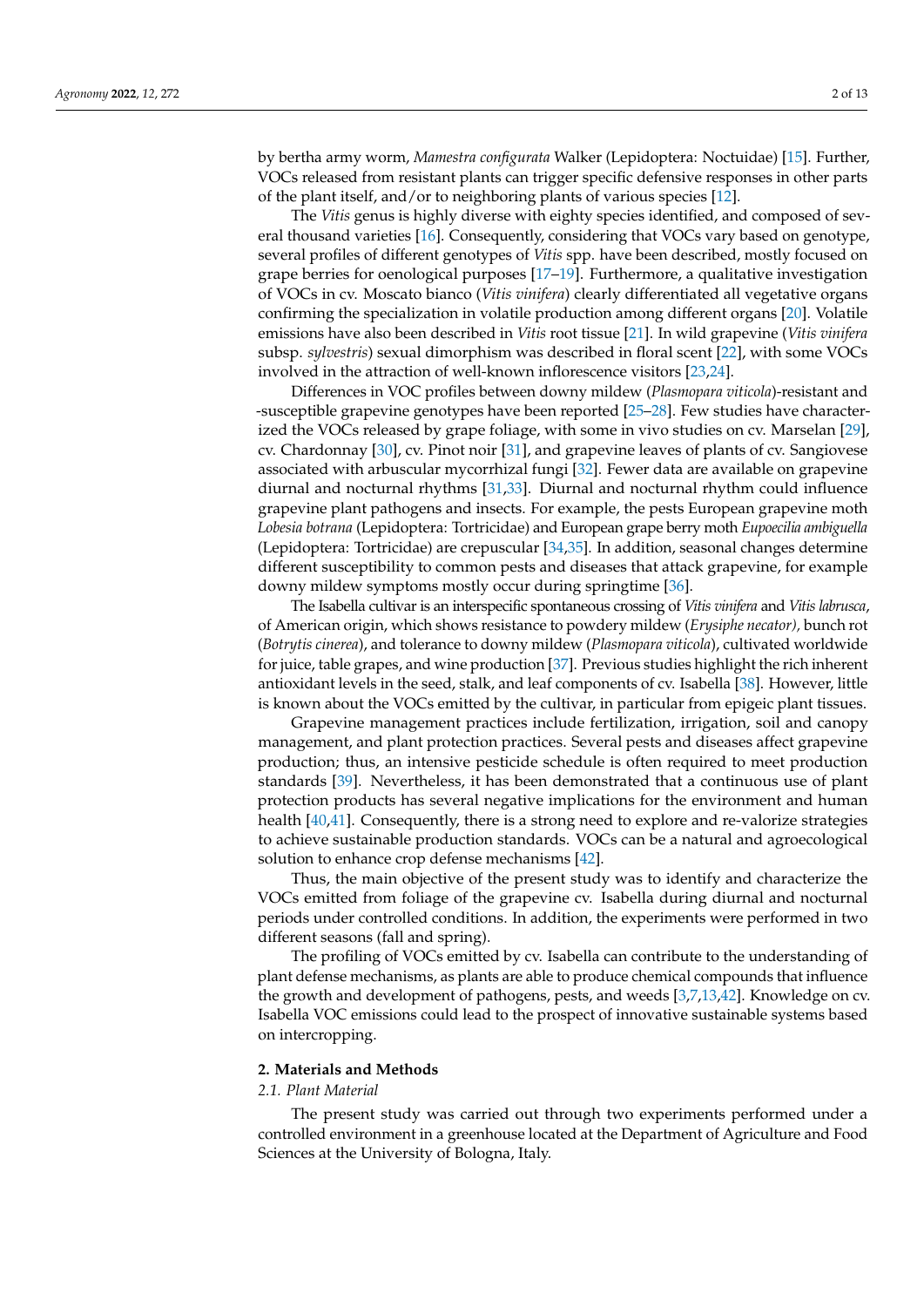Plants of the grapevine genotype Isabella (*Vitis vinifera × Vitis labrusca*), grafted on rootstock 225 Ruggeri in February 2017, were obtained from a nursery. Vines were maintained under refrigeration (4 °C) until being planted in the greenhouse at the end of June 2019. The first experiment was conducted in October 2019. Pruning was performed at the end of December 2019, as plants reached two years. In June 2020, the second experiment was performed. For the duration of the study, plants were watered to field capacity, and full-strength Hoagland solution was regularly provided to maintain satisfactory plant growth conditions. The plants sampled were similar in growth (shoot length and numbers of leaves) and nutritional status. No inflorescences or bunches were present. Only plants with a healthy appearance (visual inspection) were used for experiments.

# *2.2. Collection of VOCs 2.2. Collection of VOCs*

VOC sampling included two distinct collection times, a nocturnal and a diurnal period VOC sampling included two distinct collection times, a nocturnal and a diurnal in fall and the following spring. The sampling was set up for a total of four hours for It has the diurnal collection time and twelve hours for the nocturnal collection time. Similar sampling durations have been employed in grapevine and other species [\[29–](#page-10-0)[31](#page-10-2)[,43\]](#page-10-14). While sampling durations have been employed in grapevine and other species [29–31,43]. While the nocturnal period extended to 12 h, the diurnal period was limited to 4 h to avoid the nocturnal period extended to 12 h, the diurnal period was limited to 4 h to avoid possible interferences due to more intense gas exchanges. possible interferences due to more intense gas exchanges. period in fall and the following spring. The sampling was set up for a total of four hours

The collection of the VOCs emitted by the cv. Isabella foliage was performed with the The collection of the VOCs emitted by the cv. Isabella foliage was performed with cartridge adsorbent Radiello™ BTEX/VOCs (RAD130, Sigma-Aldrich S.r.l., Milan, Italy), the cartridge adsorbent Radiello™ BTEX/VOCs (RAD130, Sigma-Aldrich S.r.l., Milan, which acts as a diffusive sampler, used to quantify the VOCs emitted in the confined atmosphere surrounding the plant, as described in similar experiments [\[44\]](#page-10-15).

The system for enclosing the plants (Figure [1\)](#page-2-0) was a modified version of the system The system for enclosing the plants (Figure 1) was a modified version of the system described by Kigathi et al. [\[43\]](#page-10-14). For the enclosure, a low-density polyethylene (PE.Ld) described by Kigathi et al. [43]. For the enclosure, a low-density polyethylene (PE.Ld) neutral food grade bag (20 L) (LDPE MOCA 2020, Cristianpack S.r.l., Osimo (AN), Italy) neutral food grade bag (20 L) (LDPE MOCA 2020, Cristianpack S.r.l., Osimo (AN), Italy) was used. The bag enclosed the foliage (shoots with approximately 40 and 27 leaves for was used. The bag enclosed the foliage (shoots with approximately 40 and 27 leaves for the first and second experiment, respectively; spur and trunk) of each individual plant, the first and second experiment, respectively; spur and trunk) of each individual plant, with a respective cartridge placed inside the enclosed system. To avoid any interference with a respective cartridge placed inside the enclosed system. To avoid any interference the bag was supported from the outside and the rootstock and soil was separated from the bag was supported from the outside and the rootstock and soil was separated from the upper part by closing the system from the scion up. After each collection period the cartridges were put in the provided volatile-free tube and immediately taken to the cartridges were put in the provided volatile-free tube and immediately taken to the laboratory for analysis. Empty bags, without enclosing a plant, were also used to see any background noise, and traces of VOCs were detected (3-methyl-3-pentanol, 4-methyl background noise, and traces of VOCs were detected (3-methyl-3-pentanol, 4-methyl tetradecane, 4-methyl-2-pentanol, methyl palmitate, octadecyldimethylsilvyl ether). tetradecane, 4-methyl-2-pentanol, methyl palmitate, octadecyldimethylsilvyl ether).

<span id="page-2-0"></span>

**Figure 1.** Conceptual sketch of the collection system by enclosed plant foliage and cartridge absorbent Radiello™.

#### *2.3. First Experiment (Fall 2019)*

The treatment consisted of three biological replicates, each composed by one single plant. The same plants were used for both the diurnal and nocturnal collection times. Plants presented two shoots with an average length of 1.15 m and about 40 leaves. The nocturnal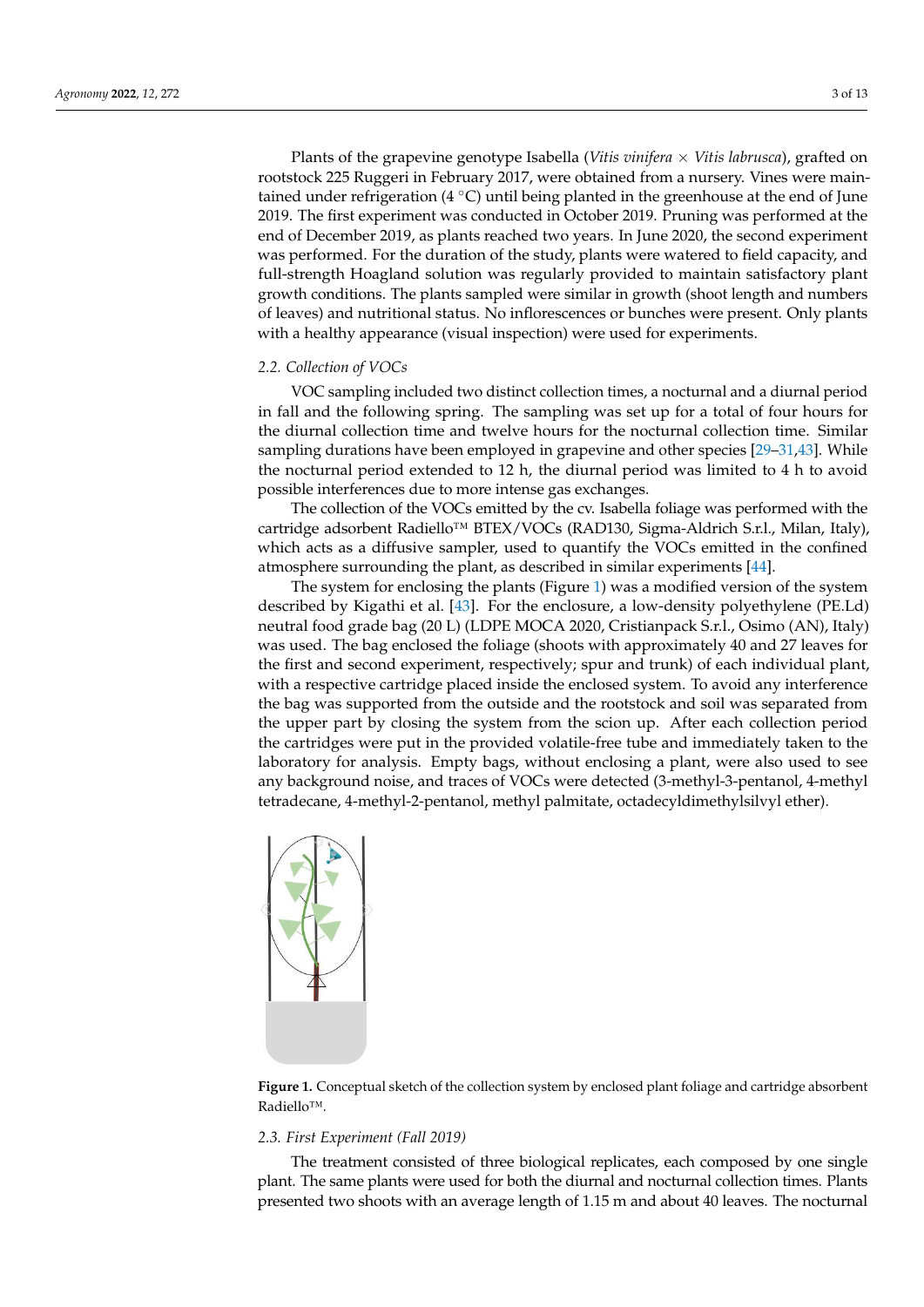sampling was initiated on 30 October 2019 (7:00 p.m.) and samples were collected the following day (7:00 a.m.) after 12 h of exposure; the diurnal collection (8:30–12:30 a.m.) period (4 h) immediately followed. Condensation moisture, associated with plant transpiration, was observed at the end of the diurnal collection time. During sampling, the temperatures were between 18.1 °C and 16.3 °C. Relative humidity (RH) ranged from 82% to 84% in the nocturnal period and from 84% to 88% in the diurnal period.

#### *2.4. Second Experiment (Spring 2020)*

On 4 June 2020, the second experiment was initiated. This experiment consisted of six biological replicates of one plant for every diurnal and nocturnal collection time. The sampling and collection system was consistent with the first experiment. The nocturnal period went from 7:00 p.m. to 7:00 a.m., and the diurnal period went from 6:30 to 10:30 a.m. (solar hour). Condensation moisture was observed at the end of the diurnal collection time. To achieve the twelve hours of darkness, as in the first experiment, for the nocturnal collection time, plant exposure to light was prevented by a dark cover. The diurnal and nocturnal collections were performed on different sets of plant. Plants presented three shoots with an average length of 38 cm and about 27 leaves. Temperature and relative humidity during the diurnal sampling period were on average 21.7 °C and 83% RH, and for the nocturnal sampling period an average of 20.1 °C with an average RH of 89%.

#### *2.5. Analysis of Volatile Organic Compounds by GC-MS*

Volatile organic compounds were extracted according to the manufacturer's protocol as modified by Joos et al. [\[45\]](#page-10-16). For the extraction, the cartridges were submitted to solvent desorption by using ultrapure analytical grade dichloromethane (Merck, Darmstadt, Germany). The use of this solvent avoided some peak tailing problems encountered in our specific chromatographic conditions when using CS<sub>2</sub>, another solvent commonly used to desorb the cartridges.

The extraction was started by adding 2 mL of dichloromethane and  $100 \mu L$  of a 2-octanol solution at 500 mg L<sup>-1</sup> as an internal standard directly in the cartridge glass tube without drawing out the cartridge. The tube, containing the cartridge and internal standard, was agitated from time to time for a total of 30 min. The cartridge was then discarded, and the solvent was transferred to a vial to be concentrated to a final volume of 200 µL under a stream of pure nitrogen  $(N_2)$ , prior to GC-MS analysis.

The Trace GC ultra-apparatus coupled with a Trace DSQ mass selective detector (Thermo Fisher Scientific, Milan, Italy) was equipped with a fused silica capillary column Stabilwax DA (Restek, Bellefonte, PA, USA; 30 m, 0.25 mm i.d., and 0.25 µm film thickness). The carrier gas was He at a constant flow of 1.0 mL/min. In accordance with Castro Marin et al. [\[46\]](#page-10-17), the GC programmed temperature was as follows:  $45\degree C$  (held for 3 min) to 100 °C (held for 1 min) at 3 °C/min, then to 240 °C (held for 10 min) at 5 °C/min. Injection was performed at 250 °C in splitless mode and the injection volume was 1  $\mu$ L. Detection was carried out by electron ionization (EI) mass spectrometry in full scan mode, using ionization energy of 70 eV. The transfer line interface was set at 220 ℃ and ion source at 260 ◦C. The mass acquisition range was *m*/*z* 30–400 and the scanning rate 5.9 scan s−<sup>1</sup> . Compounds were then identified by a triple criterion: (i) by comparing their mass spectra and retention time with those of authentic standards, (ii) compounds lacking standards were identified after matching their respective mass spectra with those present in the commercial libraries NIST 08 and Wiley 7, and (iii) matching their Linear Retention Index (LRI) obtained under our conditions with already published LRI on similar polar columns. VOCs were quantified from the total ion current according to the internal standard method. In Table [1,](#page-4-0) the compounds identified by comparison with pure standards have been highlighted.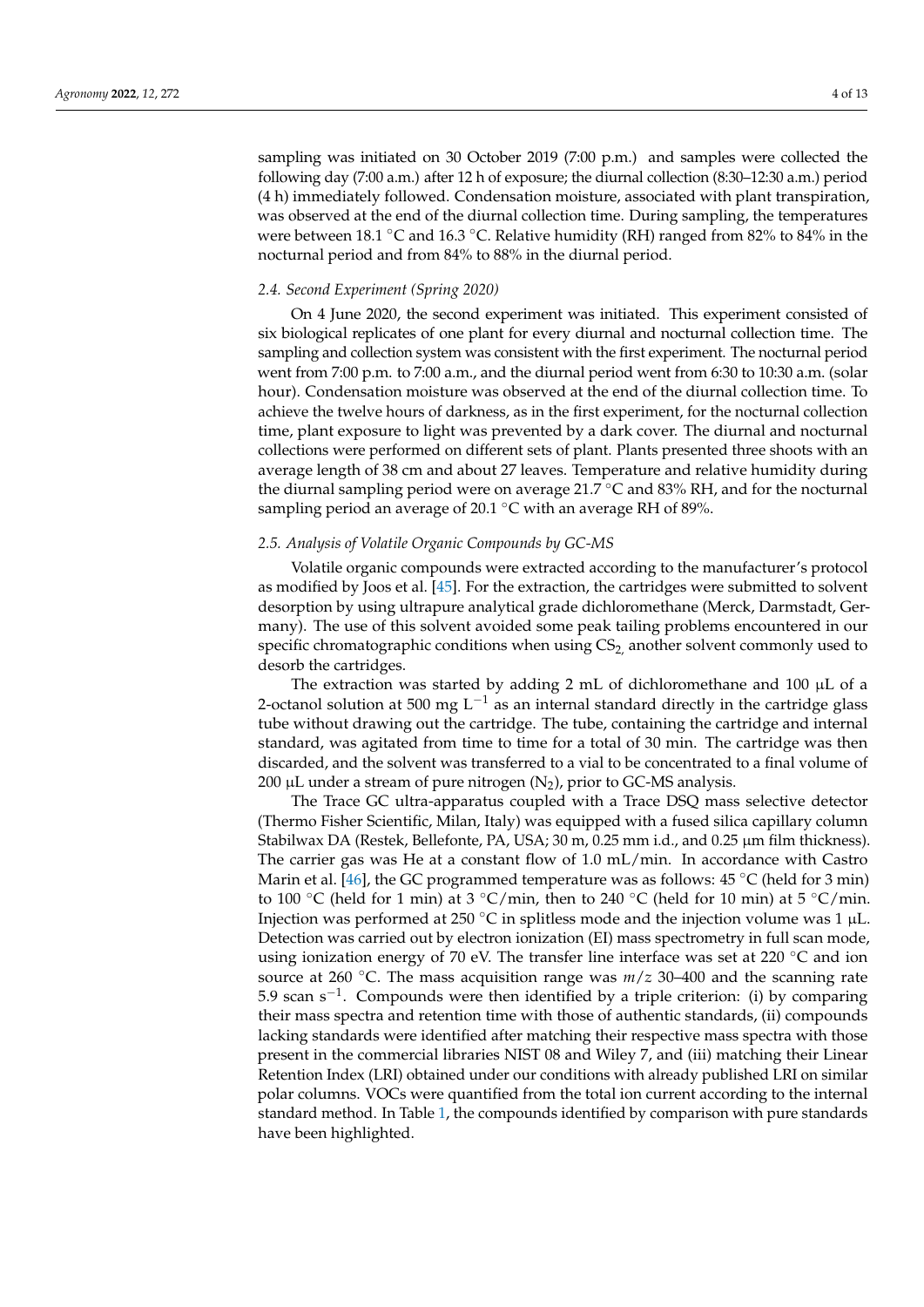<span id="page-4-0"></span>Table 1. Rate of emission (μg plant<sup>-1</sup> h<sup>-1</sup>) of volatile organic compounds (VOCs) identified to be emitted by foliage of cv. Isabella. <sup>1</sup> VOCs were collected during diurnal (4 h) and nocturnal (12 h) periods under controlled conditions in two different seasons (fall 2020 and spring 2020), by enclosed plant foliage and cartridge absorbent Radiello™.

| No.            | RI   | Compound                                        | Diurnal             | Nocturnal           |        | Diurnal             | Nocturnal           |            |
|----------------|------|-------------------------------------------------|---------------------|---------------------|--------|---------------------|---------------------|------------|
|                |      |                                                 | Fall 2019           |                     |        | Spring 2020         |                     |            |
|                |      | <b>Terpenes</b>                                 |                     |                     |        |                     |                     |            |
| $\mathbf{1}$   | 1078 | Camphene                                        | $0.0014 \pm 0.0008$ | $0.0012 \pm 0.0005$ |        | $0.0058 \pm 0.0022$ | $0.0011 \pm 0.0006$ | ×.         |
| $\overline{2}$ | 1105 | $\beta$ -pinene <sup>a</sup>                    | $0.0056 \pm 0.0014$ | $0.0050 \pm 0.0011$ |        | $0.0795 \pm 0.0181$ | $0.0034 \pm 0.0010$ | **         |
|                |      | Hydrocarbons                                    |                     |                     |        |                     |                     |            |
| 3              | 1126 | Ethylbenzene                                    | nd                  | $0.0014 \pm 0.0008$ | $\ast$ | nd                  | nd                  |            |
| 4              | 1202 | Dodecane <sup>a</sup>                           | nd                  | nd                  |        | $0.5596 \pm 0.2272$ | $0.3431 \pm 0.0352$ | $\ast$     |
| 5              | 1240 | 1-hexadecene                                    | nd                  | nd                  |        | nd                  | $0.0205 \pm 0.0246$ |            |
| 6              | 1257 | trans-3-dodecene                                | $0.0018 \pm 0.0014$ | $0.0017 \pm 0.0004$ |        | nd                  | nd                  |            |
| 7              | 1298 | Tridecane <sup>a</sup>                          | nd                  | nd                  |        | $0.3837 \pm 0.2009$ | $0.1641 \pm 0.0514$ | $\ast$     |
| 8              | 1314 | Butylbenzene                                    | nd                  | $0.0010 \pm 0.0014$ |        | nd                  | nd                  |            |
| 9              | 1392 | 5,5 dibutylnonane                               | nd                  | nd                  |        | $0.0748 \pm 0.0773$ | $0.0360 \pm 0.0106$ |            |
| 10             | 1402 | Tetradecane <sup>a</sup>                        | nd                  | nd                  |        | $0.5657 \pm 0.2668$ | $0.2092 \pm 0.1280$ | $\ast$     |
|                |      | Green leaf volatiles<br>(GLVs)                  |                     |                     |        |                     |                     |            |
| 11             | 1321 | cis-3-hexenyl acetate <sup>a</sup>              | $0.0003 \pm 0.0003$ | $0.0016 \pm 0.0024$ |        | nd                  | $0.0132 \pm 0.0209$ |            |
|                |      | Esters                                          |                     |                     |        |                     |                     |            |
| 12             | 1453 | 2-butoxyethyl acetate                           | nd                  | nd                  |        | $0.0636 \pm 0.0143$ | $0.0417 \pm 0.0147$ |            |
| 13             | 1495 | Ethyl 2-methyllactate                           | nd                  | $0.0065 \pm 0.0030$ | $\ast$ | nd                  | nd                  |            |
|                |      | <b>Ketones</b>                                  |                     |                     |        |                     |                     |            |
| 14             | 1364 | 4-hydroxy-4-methyl-2-<br>pentanone <sup>a</sup> | nd                  | nd                  |        | $0.2647 \pm 0.2095$ | nd                  | **         |
| 15             | 1393 | 2-nonanone                                      | nd                  | $0.0004 \pm 0.0006$ |        | nd                  | nd                  |            |
|                |      | Alcohols                                        |                     |                     |        |                     |                     |            |
| 16             | 1311 | 2-hexanol <sup>a</sup>                          | $0.0167 \pm 0.0289$ | $0.0137 \pm 0.0051$ |        | $0.0120 \pm 0.0123$ | nd                  | $\ast$     |
| 17             | 1450 | 1-heptanol <sup>a</sup>                         | $0.0183 \pm 0.0048$ | $0.0074 \pm 0.0026$ | ×      | $0.0822 \pm 0.0273$ | $0.0227 \pm 0.0184$ | ×          |
| 18             | 1455 | 2-butoxyethanol <sup>a</sup>                    | nd                  | $0.0079 \pm 0.0029$ | **     | nd                  | nd                  |            |
| 19             | 1460 | 3-ethyl-2-heptanol                              | nd                  | $0.0026 \pm 0.0006$ | $\ast$ | nd                  | nd                  |            |
| 20             | 1479 | 2-ethylhexanol <sup>a</sup>                     | nd                  | $0.0015 \pm 0.0014$ |        | nd                  | nd                  |            |
| 21             | 1481 | 3-nonanol                                       | nd                  | nd                  |        | $0.0246 \pm 0.0084$ | $0.0067 \pm 0.0084$ | $\ast\ast$ |
| 22             | 1483 | 2-hexadecanol                                   | $0.0092 \pm 0.0045$ | nd                  | $\ast$ | nd                  | nd                  |            |
| 23             | 1511 | 2-nonanol <sup>a</sup>                          | $0.0133 \pm 0.0050$ | $0.0028 \pm 0.0002$ | $\ast$ | $0.0112 \pm 0.0058$ | nd                  | ***        |
| 24             | 1557 | 1-octanol $^{\rm a}$                            | $0.0019 \pm 0.0020$ | $0.0010 \pm 0.0006$ |        | $0.0132 \pm 0.0111$ | nd                  | $\ast$     |
| 25             | 1939 | Phenethyl alcohol <sup>a</sup>                  | $0.0014 \pm 0.0025$ | nd                  |        | $0.0135 \pm 0.0167$ | nd                  |            |
|                |      | <b>Total Sum</b>                                | $0.0698 \pm 0.0325$ | $0.0556 \pm 0.0235$ |        | $2.1542 \pm 0.7873$ | $0.8619 \pm 0.1718$ | **         |

Identification of compounds by comparing with mass spectra, retention time with those of authentic and already published Linear Retention Index (LRI) on polar columns. Data represent the mean of 3 replicates (2019) and 6 replicates (2020)  $\pm$  standard deviation. nd = not detected. Significant differences are referred to diurnal/nocturnal collection time within each experiment. Significant at \*  $p \le 0.05$ , \*\*  $p \le 0.01$ , \*\*\*  $p \le 0.001$ (SNK-test). <sup>a</sup> Compound identified with pure standard.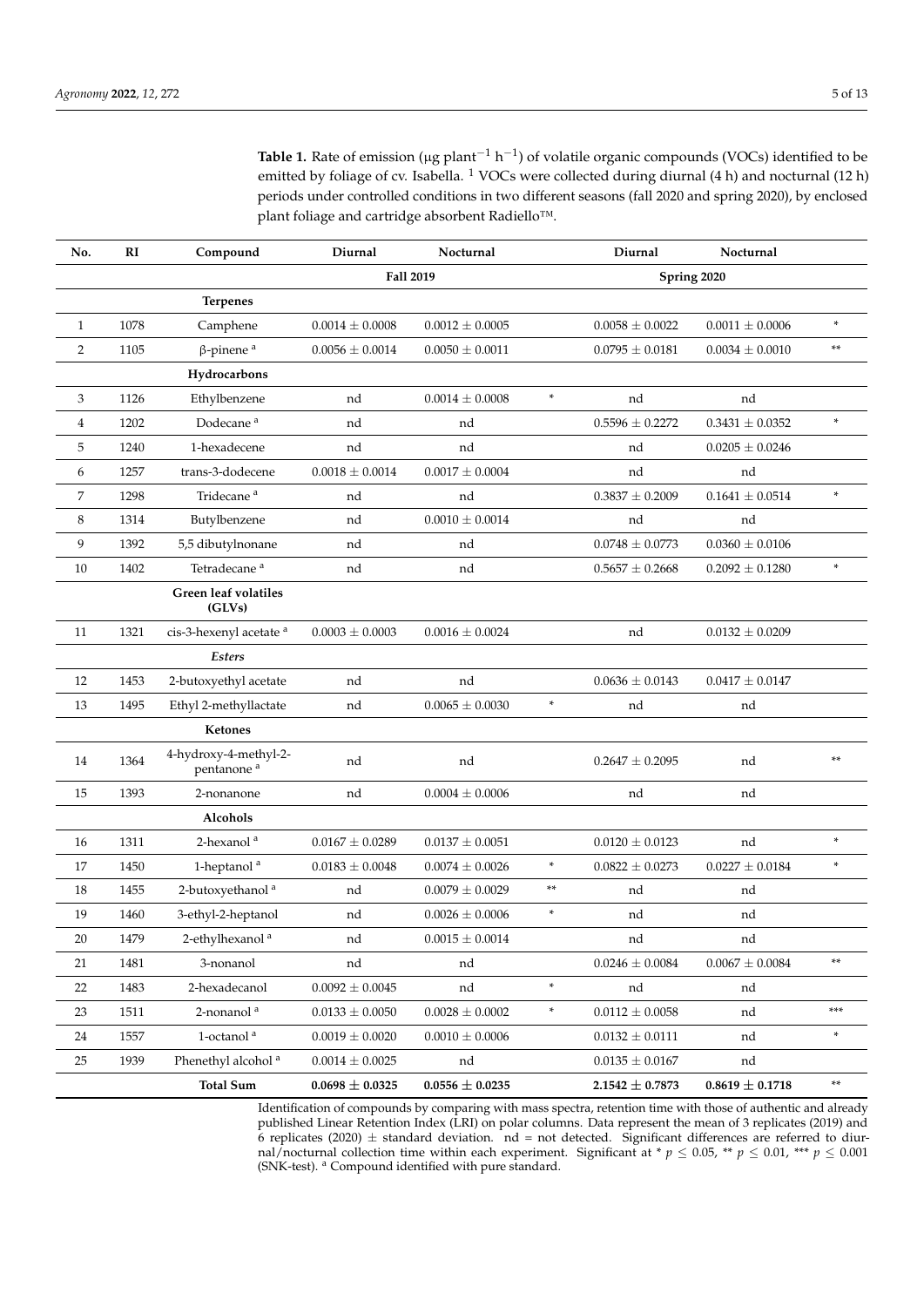For each volatile compound, the emission rate was calculated and expressed as micrograms per plant per hour (µg plant<sup>-1</sup> h<sup>-1</sup>) to account for the cartridge exposure time during sampling (Table [1\)](#page-4-0). To calculate the emission rate of each volatile, the number of compounds adsorbed by the cartridge, obtained as described before, was referred to the pertinent exposure time (4 or 12 h) and were expressed as µg plant  $^{-1}$  h $^{-1}$ .

#### *2.6. Statistical Analysis*

Data were submitted to statistical analysis using the MATLAB ver. R2021a (Boston, MA, USA). One-way analysis of variance (ANOVA) was carried out to compare diurnal/nocturnal collection time within each experiment. Means were compared by the Student–Newman–Keuls (SNK) test ( $p \leq 0.05$ ).

#### **3. Results**

Our study identified a total of 25 volatile organic compounds emitted by the foliage of the cv. Isabella (Table [1\)](#page-4-0). Representative chromatograms of the 4 different sampling (diurnal and nocturnal in seasons 2019 and 2020) are shown in Figure S1. Among the numerous types of VOCs described, a variety of compound classes were found: ten alcohols, eight hydrocarbons, two esters, two terpenes, two ketones, and one green leaf volatile (GLV) (Table [1\)](#page-4-0).

#### *3.1. First Experiment (Fall 2019)*

A total of 17 volatile organic compounds were identified in the diurnal and nocturnal collection times performed in the first year trial (Table [1\)](#page-4-0). Compounds 2-hexadecanol and phenethyl alcohol were present only in the diurnal sampling, and ethylbenzene, butylbenzene, 2-nonanone, 2-butoxyethanol, 3-ethyl-2-heptanol, 2-ethylhexanol, and ethyl 2-methyllactate were found to be emitted by the plant exclusively during the night (Table [1\)](#page-4-0).

#### *3.2. Second Experiment (Spring 2020)*

A total of 16 VOCs were identified to be emitted by the foliage of the cv. Isabella in the diurnal and nocturnal treatments performed in the second experiment (Table [1\)](#page-4-0). Compounds 2-hexanol, 4-hydroxy-4-methyl-2-pentanone, 2-nonanol, 1-octanol, and phenethyl alcohol were identified only during the diurnal collection time and 1-hexadecene and cis-3-hexenyl acetate were found only during the nocturnal period (Table [1\)](#page-4-0). In the second experiment, total VOC concentration increased up to 35% when compared with the first experiment.

# **4. Discussion**

Terpenes, hydrocarbons, green leaf volatiles, esters, ketones, and alcohols were detected as VOCs emitted by foliage of cv. Isabella. Alcohols (10 compounds) and hydrocarbons (8 compounds) were the predominant classes in both diurnal and nocturnal conditions. Similar results were seen in Tasin et al. [\[30\]](#page-10-1), with hydrocarbons as the most represented class emitted from leaves of cv. Chardonnay.

The predominant compounds detected in the first experiment (fall), for the diurnal and nocturnal periods, were alcohols: 1-heptanol, 2-hexanol, and 2-butoxyethanol (Table [1\)](#page-4-0). As for the second experiment (spring), the predominant compounds identified for both diurnal and nocturnal collection times were tetradecane and dodecane, belonging to the hydrocarbons class (Table [1\)](#page-4-0).

The second experiment, compared to the previous one, was characterized by a different photoperiod (longer light period, shorter dark period), higher light intensity and temperature, lower air relative humidity, and older plants which presumably modified the VOC emission. In *Vitis* spp., a comparison of the complete odor bouquet of cultivars Müller-Thurgau, Regent, and Pinot noir during the whole growing season revealed clear differences between the phenological stages and few between the cultivars [\[47\]](#page-10-18). The prevalence of hydrocarbons in the VOCs emitted by plants in the spring experiment may be mainly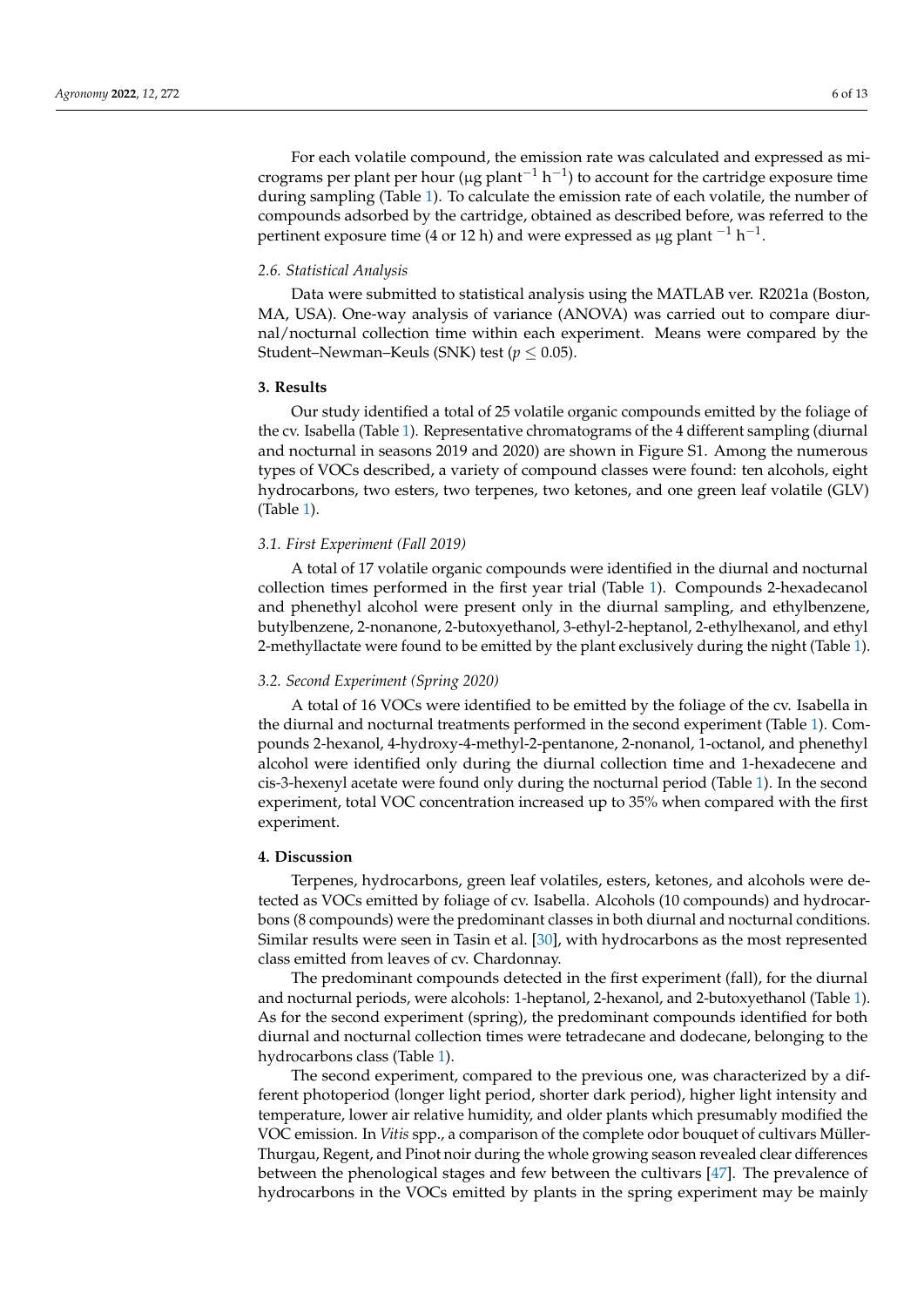attributed to leaf age and season. In grapevine, it has been reported that branches with young leaves collected in spring emit hydrocarbons, but not alcohols [\[30\]](#page-10-1). The prevalence of alcohols in the fall experiment, may be due to a predominant emission of oxygenated VOCs by old leaves near senescence, as reported in other species [\[48\]](#page-10-19).

The most abundant volatiles emitted in vivo from leaf-bearing shoots of cv. Chardonnay was (E)-ocimene [\[30\]](#page-10-1), (E,E)-α-farnesene in cv. Pinot Noir [\[31\]](#page-10-2), and (E)-2-hexenal in leaf tissue of cv. Sangiovese [\[32\]](#page-10-3). In young and mature leaves of cv. Moscato bianco, geraniol and benzyl alcohol were the alcohols found in highest concentrations [\[20\]](#page-9-18).

In our conditions, cv. Isabella released seven volatiles (5,5 dibutylnonane, ethyl 2 methyllactate, 3-ethyl-2-heptanol, 2-hexanol, 2-nonanol, 3-nonanol, and trans-3-dodecene) which have not been previously reported in foliage (shoots and trunk) of grapevine.

Six of these compounds (5,5 dibutylnonane, 3-ethyl-2-heptanol, 2-hexanol, 2-nonanol, 3-nonanol, and trans-3-dodecene) have been found in other species [\[49–](#page-10-20)[53\]](#page-10-21). Interestingly, trans-3-dodecene was found in rice cells elicited by rice blast (*Magnaporthe oryzae*) [\[54\]](#page-10-22). The compound 2-hexanol, known to elicit responses in several insects [\[55](#page-10-23)[,56\]](#page-11-0), has been recently found in grape berries [\[57\]](#page-11-1). The possible roles played by these compounds in cv. Isabella should be ascertained by further research.

VOCs identified in Isabella could play a role in various defense, physiological, and other functions, such as communication within and between plants and other organisms [\[4,](#page-9-6)[12\]](#page-9-11), attraction and repulsion of insects [\[58\]](#page-11-2), interactions with pathogens [\[7\]](#page-9-5), and plant defense mechanisms [\[10](#page-9-9)[,11](#page-9-10)[,58\]](#page-11-2).

Data indicates that there are significant changes between diurnal and nocturnal emission times. In the 2019 experiment (fall), compounds 1-heptanol and 2-nonanol exhibited higher emission rates during daylight. Concerning the second experiment (spring 2020), camphene, β-pinene, dodecane, tridecane, 4-hydroxy-4-methyl-2-pentanone, tetradecane, 1-heptanol, 3-nonanol, 2-nonanol, and 1-octanol emission rates were found higher during the diurnal collection time (Table [1\)](#page-4-0).

In the nocturnal collection times, considering both years, eight compounds (ethylbenzene, 1-hexadecene, butylbenzene, ethyl 2-methyllactate, 2-nonanone, 2-butoxyethanol, 3-ethyl-2-heptanol, 2-ethylhexanol) were found that were not identified in the diurnal collection times (Table [1\)](#page-4-0).

Some compounds showed distinct day/night emission behaviors. In the spring experiment, cis-3-hexenyl acetate was observed only during nighttime. In previous studies cis-3-hexenyl acetate showed distinct emission bursts, in apple and grapevine, following the daily light switch-off [\[31\]](#page-10-2). Cis-3-hexenyl acetate shows an influence on certain insects with crepuscular behavior. For instance, when emitted by grapevine, it served as an attractant for the crepuscular insect *L. botrana* [\[30\]](#page-10-1). Another example of an important Dipteran insect attracted to cis-3-hexenyl acetate is the wheat midge, *Sitodiplosis mosellana* (Diptera: Cecidomyiidae), a twilight-active wheat pest [\[59](#page-11-3)[,60\]](#page-11-4). In contrast to cis-3-hexenyl acetate, in the spring experiment, 2-hexanol, 4-hydroxy-4-methyl-2-pentanone, 2-nonanol, and 1-octanol were detected only in the diurnal period. In the fall experiment, 2-hexadecanol was seen only in the diurnal period. Phenethyl alcohol was found only during the diurnal collection time in both experiments (Table [1\)](#page-4-0).

VOCs released by grape foliage were reported to follow diurnal and nocturnal rhythms [\[31,](#page-10-2)[33\]](#page-10-4), which is a typical occurrence in plants [\[61\]](#page-11-5). In young leaves of plantlets of *Vitis vinifera* cv. Marselan, monoterpenes showed an overall day/night emission rhythm, with lower emission rates observed during the night phase; similarly, sesquiterpenes displayed a diurnal course with maximum rates close to the end of the light phase [\[29\]](#page-10-0).

Our data suggests that distinct collection periods (which differed in terms of light intensity, temperature, and relative humidity) may influence the emission of the VOCs in cv. Isabella. In addition, differences between years were recorded (Table [1\)](#page-4-0), which could be due in part to the different climatic conditions between the seasons (late spring and fall) and the phenological stage of the vines.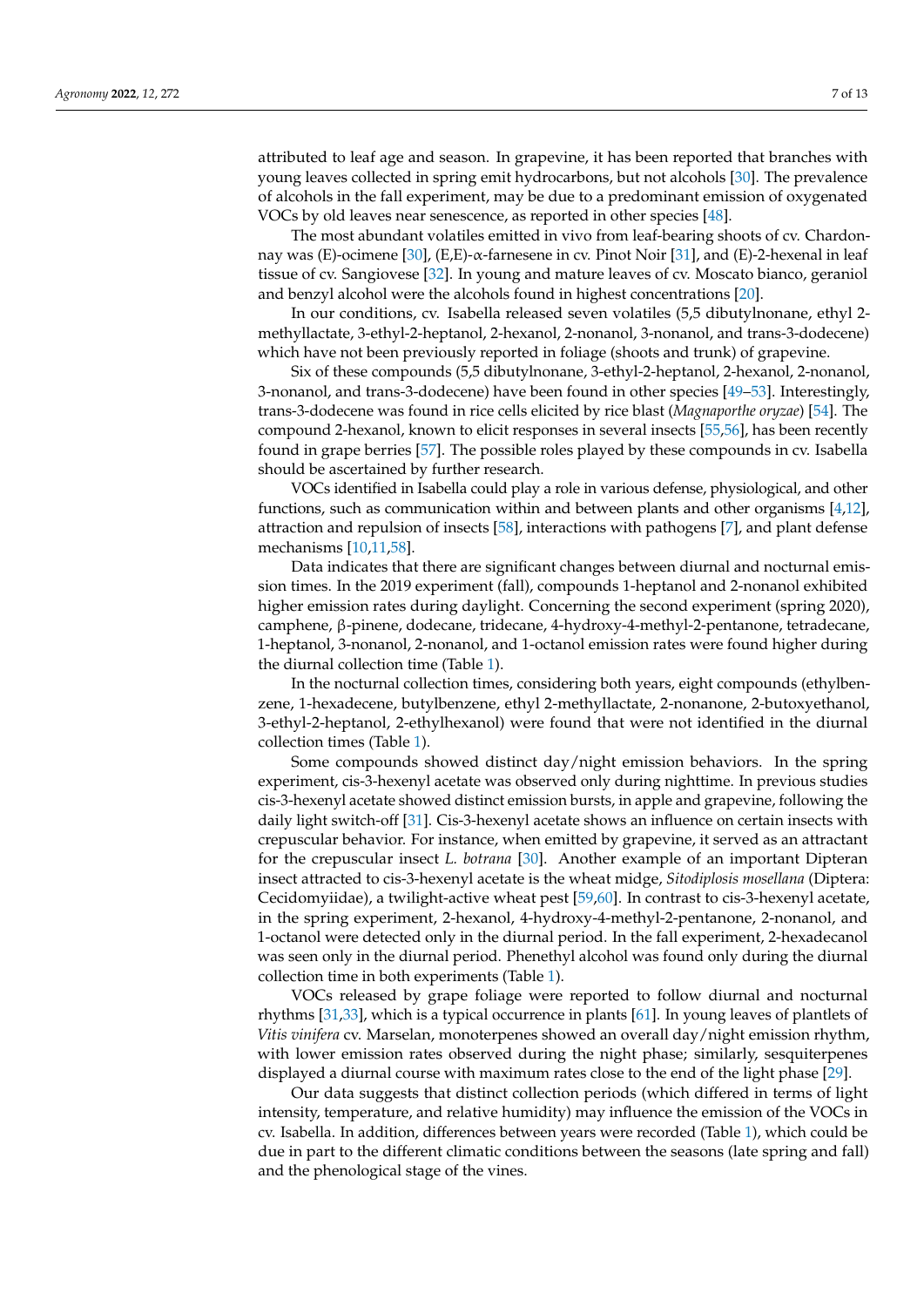The emission of certain compounds was found to vary with light intensity [\[62\]](#page-11-6). Nonetheless, light seems to be correlated with temperature; for instance, the emission rates from beech (*Fagus sylvatica* L.) and sunflower (*Helianthus annuus* L.) plants were seen to be affected by light intensity as well as by temperature, and it was stated that these two factors should be considered simultaneously [\[63\]](#page-11-7). With terpenes, the emission occurs from storage structures and is generally separate from photosynthesis as it may occur at night [\[64\]](#page-11-8). This may explain why camphene and β-pinene, the only terpenes found in cv. Isabella, were emitted at a similar rate in both diurnal and nocturnal collection times in the first experiment (Table [1\)](#page-4-0). Notably, Isabella leaves are characterized by the presence of dense trichomes [\[65\]](#page-11-9) and cuticular waxes [\[66\]](#page-11-10), which might have contributed as storage structures for terpene emissions, as reported in other species [\[67,](#page-11-11)[68\]](#page-11-12). Terpenes play multiple roles in mediating antagonistic and beneficial interactions among organisms [\[69,](#page-11-13)[70\]](#page-11-14) and are involved in plant-to-plant communication and signaling [\[71\]](#page-11-15).

Temperature can also contribute to explaining the differences among the diurnal and nocturnal collection times. VOCs are normally emitted as temperature-dependent behavior; therefore, higher temperatures lead to a faster change from liquid/solid phases to the gas phase which implies an increase in emissions [\[72\]](#page-11-16), as noted during the diurnal period (2020) with significantly higher emissions during the diurnal collection time (Table [1\)](#page-4-0) when higher temperatures were registered. Additionally, volatiles are also released from intact storage structures by diffusion in a temperature-dependent way, so higher emissions are liberated from storage under warmer conditions [\[73\]](#page-11-17).

Terpenes, as discussed before, are known to be released by storage structures; in spring 2020 (warmer temperatures than fall 2019), they were found to be much more emitted during diurnal than nocturnal sampling. Increased temperature can be considered one of the reasons for higher rates in the majority of compounds found during the diurnal collection time in both the first and second experiment (Table [1\)](#page-4-0). Humidity has been reported to have significant effects on volatile emissions as well. For instance, factors of significance during a trial for apple tree emissions under field conditions were temperature and relative humidity [\[74\]](#page-11-18). Furthermore, high humidity may also lead to a swelling and to the consequent explosion of the structures containing storage pools while temporarily opening the stomata. This would allow the release of large pools of VOCs produced by leaf cells [\[3\]](#page-9-3). Nonetheless, emission patterns can be induced by light or darkness, and besides light-induced emission cycling, the emission of some volatiles can be modulated by the endogenous biological clock [\[61\]](#page-11-5).

During the second experiment (2020), higher emission rates were recorded compared to the first experiment (2019), during both diurnal and nocturnal collection times (Table [1\)](#page-4-0), as a consequence of the different environmental conditions (temperature, humidity, etc.) and plant canopy features (canopy structure, leaf age, etc.). Compounds 1-heptanol, 1-octanol, 2-hexanol, 2-nonanone, β-pinene, camphene, cis-3-hexenyl acetate, and phenethyl alcohol, identified in our study (Table [1\)](#page-4-0), have been reported as of relevant interest for their plant protection roles in *Vitis* spp. (phenethyl alcohol [\[27\]](#page-9-25); 2-nonanone [\[75\]](#page-11-19)) and in other species [\[76–](#page-11-20)[81\]](#page-11-21). Interestingly, phenethyl alcohol was found to be emitted by the resistant *Vitis* genotypes Kober 5BB and Solaris and showed promising inhibitory effects against *P. viticola* [\[27\]](#page-9-25). In that investigation, phenethyl alcohol was present in the leaves at significant concentrations before inoculation, implying its possible contribution to disease reduction in systemic parts of locally attacked plants and in neighboring plant receivers [\[27\]](#page-9-25). It is a compound also found in the profile VOCs of the yeast *Aureobasidium pullulans* which was active against postharvest fruit pathogens [\[82\]](#page-11-22).

Plants that express resistance emit VOCs that can trigger resistance responses in undamaged neighbors by different mechanisms, such as the priming or induction expression of resistance genes in the receiver or direct inhibitory effects on microbial pathogens [\[83\]](#page-12-0). In our experiments, the foliage consisted of intact shoots bearing leaves with no signs of pathogen inoculation or wounds, which suggests that VOCs were constitutively emitted. Our findings open the door for prospective innovative agronomic strategies. It has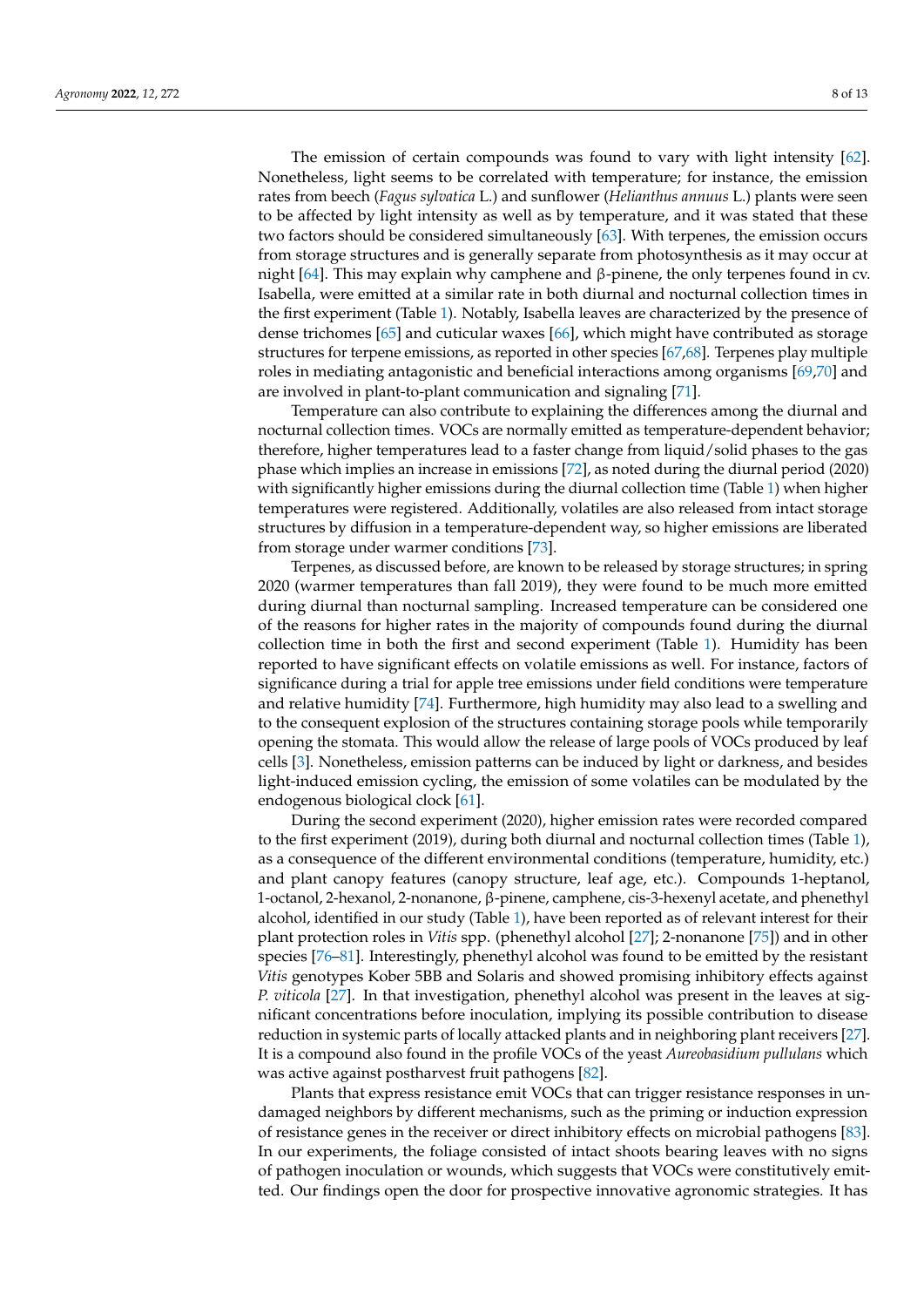been demonstrated that volatiles emitted by intact plants can be adsorbed by neighboring species, with their subsequent release observed in both laboratory and field conditions [\[82\]](#page-11-22). Many intercropping examples have shown effective benefits in controlling and/or reducing pests and diseases [\[84](#page-12-1)[–88\]](#page-12-2).

Notably, volatile compounds of intact Isabella grapes revealed their inhibitory action on the formation and pathogenicity of downy mildew (*Botrytis cinerea)* in vitro and in situ, as when clusters of the cv. Isabella (resistant) were placed next to clusters of the *Vitis vinifera* cv. Roditis (susceptible) [\[89\]](#page-12-3) or fruits of kiwifruit of cv. Hayward [\[90\]](#page-12-4), inoculated with *B. cinerea*, pathogen growth and/or incidence was suppressed. The uniqueness of the compounds present in cv. Isabella suggests they play a role in its well-known tolerance to main fungal pathogens, such as downy mildew (biotroph), powdery mildew (biotroph) and bunch rot (necrotrophy) [\[37\]](#page-10-8). These pathogens are relevant during the springtime, and bunch rot also constitutes a main concern during berry ripening. They are affected by morphological (i.e., trichomes, bunch compactness) [\[65](#page-11-9)[,91\]](#page-12-5), anatomical (i.e., cuticle wax) [\[66\]](#page-11-10), and physiological (i.e., degree of stomatal opening) [\[92\]](#page-12-6) traits, secondary metabolites including VOCs [\[1](#page-9-0)[,6](#page-9-4)[,7](#page-9-5)[,27\]](#page-9-25).

VOCs can be a natural and agroecological solution to enhance crop defense via both priming and induction mechanisms [\[42\]](#page-10-13), and the possible benefits of VOCs in intercropped systems, with cultivars tolerant to main fungal pathogens, such as Isabella, could be considered for future research.

# **5. Conclusions**

Volatile organic compounds emitted by the foliage of the cv. Isabella (*Vitis vinifera*  $\times$ *Vitis labrusca*) were characterized. Seven VOCs were not reported before as volatiles emitted by *Vitis vinifera* foliage. The study demonstrated distinct volatile profiles for diurnal and nocturnal collection times.

Eight compounds emitted by cv. Isabella, 1-heptanol, 1-octanol, 2-hexanol, 2-nonanone, β-pinene, camphene, cis-3-hexenyl acetate, and phenethyl alcohol, have been reported as of relevant interest for their possible involvement in plant defense. The uniqueness of the compounds present in cv. Isabella suggests they play a role in its well-known tolerance to main fungal pathogens.

The characterization of VOCs emitted by cv. Isabella can be a useful contribution to understanding plant defense mechanisms of pathogen tolerance and could be an important step in the perspective of designing innovative agroecological cropping systems.

**Supplementary Materials:** The following supporting information can be downloaded at: [https:](https://www.mdpi.com/article/10.3390/agronomy12020272/s1) [//www.mdpi.com/article/10.3390/agronomy12020272/s1,](https://www.mdpi.com/article/10.3390/agronomy12020272/s1) Figure S1: Representative Total Ions Chromatograms of VOCs emitted by foliage of grapevine cv. Isabella following diurnal (2019 D and 2020 D) and nocturnal (2019 N and 2020 N) sampling in 2019 and 2020. At 17.00 min the peak of 2-octanol (Internal Standard).

**Author Contributions:** Conceptualization, A.D.R.; methodology, A.D.R. and F.C.; investigation, A.R.-D., A.C.-M. and L.M.C.; writing—original draft preparation, A.R.-D., A.C.-M. and L.M.C.; writing—review and editing, A.R.-D., A.C.-M., A.L., F.C. and A.D.R.; supervision, F.C. and A.D.R. All authors have read and agreed to the published version of the manuscript.

**Funding:** This research received no external funding.

**Data Availability Statement:** The authors declare that the data supporting this study are available from the corresponding author on reasonable request.

**Acknowledgments:** The authors would like to thank the nursery Vivai Maiorana for providing the cv. Isabella plants.

**Conflicts of Interest:** The authors declare no conflict of interest.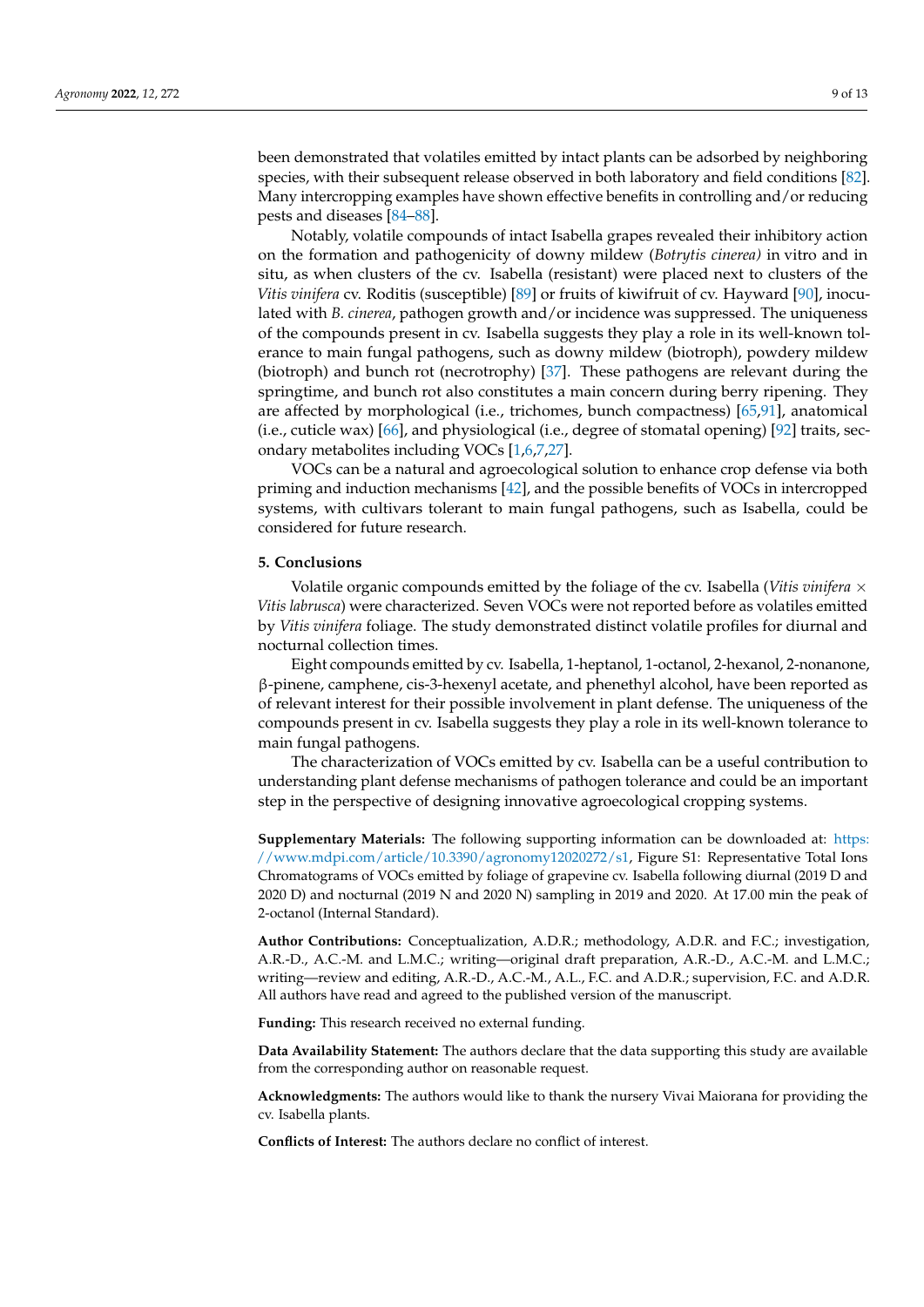# **References**

- <span id="page-9-0"></span>1. Dudareva, N.; Pichersky, E.; Gershenzon, J. Biochemistry of Plant Volatiles. *Plant Physiol.* **2004**, *135*, 1893–1902. [\[CrossRef\]](http://doi.org/10.1104/pp.104.049981) [\[PubMed\]](http://www.ncbi.nlm.nih.gov/pubmed/15326281)
- <span id="page-9-1"></span>2. Delory, B.M.; Delaplace, P.; Fauconnier, M.-L.; du Jardin, P. Root-Emitted Volatile Organic Compounds: Can They Mediate Belowground Plant-Plant Interactions? *Plant Soil* **2016**, *402*, 1–26. [\[CrossRef\]](http://doi.org/10.1007/s11104-016-2823-3)
- <span id="page-9-3"></span>3. Loreto, F.; Schnitzler, J.-P. Abiotic Stresses and Induced BVOCs. *Trends Plant Sci.* **2010**, *15*, 154–166. [\[CrossRef\]](http://doi.org/10.1016/j.tplants.2009.12.006)
- <span id="page-9-6"></span>4. Loreto, F.; Dicke, M.; Schnitzler, J.-P.; Turlings, T.C.J. Plant Volatiles and the Environment. *Plant Cell Environ.* **2014**, *37*, 1905–1908. [\[CrossRef\]](http://doi.org/10.1111/pce.12369) [\[PubMed\]](http://www.ncbi.nlm.nih.gov/pubmed/24811745)
- <span id="page-9-2"></span>5. Farré-Armengol, G.; Fernández-Martínez, M.; Filella, I.; Junker, R.R.; Peñuelas, J. Deciphering the Biotic and Climatic Factors that Influence Floral Scents: A Systematic Review of Floral Volatile Emissions. *Front. Plant Sci.* **2020**, *11*, 1154. [\[CrossRef\]](http://doi.org/10.3389/fpls.2020.01154) [\[PubMed\]](http://www.ncbi.nlm.nih.gov/pubmed/32849712)
- <span id="page-9-4"></span>6. Maffei, M.E. Sites of Synthesis, Biochemistry and Functional Role of Plant Volatiles. *S. Afr. J. Bot.* **2010**, *76*, 612–631. [\[CrossRef\]](http://doi.org/10.1016/j.sajb.2010.03.003)
- <span id="page-9-5"></span>7. Hammerbacher, A.; Coutinho, T.A.; Gershenzon, J. Roles of Plant Volatiles in Defence against Microbial Pathogens and Microbial Exploitation of Volatiles. *Plant Cell Environ.* **2019**, *42*, 2827–2843. [\[CrossRef\]](http://doi.org/10.1111/pce.13602) [\[PubMed\]](http://www.ncbi.nlm.nih.gov/pubmed/31222757)
- <span id="page-9-7"></span>8. De Moraes, C.M.; Lewis, W.J.; Paré, P.W.; Alborn, H.T.; Tumlinson, J.H. Herbivore-Infested Plants Selectively Attract Parasitoids. *Nature* **1998**, *393*, 570–573. [\[CrossRef\]](http://doi.org/10.1038/31219)
- <span id="page-9-8"></span>9. Dicke, M.; Baldwin, I.T. The Evolutionary Context for Herbivore-Induced Plant Volatiles: Beyond the 'Cry for Help'. *Trends Plant Sci.* **2010**, *15*, 167–175. [\[CrossRef\]](http://doi.org/10.1016/j.tplants.2009.12.002)
- <span id="page-9-9"></span>10. Conrath, U.; Beckers, G.J.M.; Langenbach, C.J.G.; Jaskiewicz, M.R. Priming for Enhanced Defense. *Annu. Rev. Phytopathol.* **2015**, *53*, 97–119. [\[CrossRef\]](http://doi.org/10.1146/annurev-phyto-080614-120132)
- <span id="page-9-10"></span>11. Mauch-Mani, B.; Baccelli, I.; Luna, E.; Flors, V. Defense Priming: An Adaptive Part of Induced Resistance. *Annu. Rev. Plant Biol.* **2017**, *68*, 485–512. [\[CrossRef\]](http://doi.org/10.1146/annurev-arplant-042916-041132)
- <span id="page-9-11"></span>12. Heil, M.; Karban, R. Explaining Evolution of Plant Communication by Airborne Signals. *Trends Ecol. Evol.* **2010**, *25*, 137–144. [\[CrossRef\]](http://doi.org/10.1016/j.tree.2009.09.010)
- <span id="page-9-12"></span>13. Arimura, G.; Matsui, K.; Takabayashi, J. Chemical and Molecular Ecology of Herbivore-Induced Plant Volatiles: Proximate Factors and Their Ultimate Functions. *Plant Cell Physiol.* **2009**, *50*, 911–923. [\[CrossRef\]](http://doi.org/10.1093/pcp/pcp030)
- <span id="page-9-13"></span>14. Hu, L.; Zhang, K.; Wu, Z.; Xu, J.; Erb, M. Plant Volatiles as Regulators of Plant Defense and Herbivore Immunity: Molecular Mechanisms and Unanswered Questions. *Curr. Opin. Insect Sci.* **2021**, *44*, 82–88. [\[CrossRef\]](http://doi.org/10.1016/j.cois.2021.03.010)
- <span id="page-9-14"></span>15. Weeraddana, C.D.S.; Manolii, V.P.; Strelkov, S.E.; de la Mata, A.P.; Harynuk, J.J.; Evenden, M.L. Infection of Canola by the Root Pathogen *Plasmodiophora brassicae* Increases Resistance to Aboveground Herbivory by Bertha Armyworm, *Mamestra configurata* Walker (Lepidoptera: Noctuidae). *Plant Sci.* **2020**, *300*, 110625. [\[CrossRef\]](http://doi.org/10.1016/j.plantsci.2020.110625)
- <span id="page-9-15"></span>16. International Organisation of Vine and Wine (OIV, 2017). Available online: [https://www.oiv.int/public/medias/5888/en](https://www.oiv.int/public/medias/5888/en-distribution-of-the-worlds-grapevine-varieties.pdf)[distribution-of-the-worlds-grapevine-varieties.pdf](https://www.oiv.int/public/medias/5888/en-distribution-of-the-worlds-grapevine-varieties.pdf) (accessed on 17 December 2021).
- <span id="page-9-16"></span>17. Petretto, G.L.; Mercenaro, L.; Urgeghe, P.P.; Fadda, C.; Valentoni, A.; Del Caro, A. Grape and Wine Composition in *Vitis vinifera* L. cv. Cannonau Explored by GC-MS and Sensory Analysis. *Foods* **2021**, *10*, 101. [\[CrossRef\]](http://doi.org/10.3390/foods10010101)
- 18. Previtali, P.; Dokoozlian, N.; Capone, D.L.; Wilkinson, K.L.; Ford, C.M. Exploratory Study of Sugar and C<sub>6</sub> Compounds in Single Berries of Grapevine (*Vitis vinifera* L.) cv. Cabernet Sauvignon throughout Ripening. *Aust. J. Grape Wine Res.* **2021**, *27*, 194–205. [\[CrossRef\]](http://doi.org/10.1111/ajgw.12472)
- <span id="page-9-17"></span>19. Rahman, F.U.; Nawaz, M.A.; Liu, R.; Sun, L.; Jiang, J.; Fan, X.; Liu, C.; Zhang, Y. Evaluation of Volatile Aroma Compounds from Chinese Wild Grape Berries by Headspace-SPME with GC-MS. *Food Sci. Technol* **2021**. [\[CrossRef\]](http://doi.org/10.1590/fst.54320)
- <span id="page-9-18"></span>20. Matarese, F.; Cuzzola, A.; Scalabrelli, G.; D'Onofrio, C. Expression of Terpene Synthase Genes Associated with the Formation of Volatiles in Different Organs of *Vitis vinifera*. *Phytochem.* **2014**, *105*, 12–24. [\[CrossRef\]](http://doi.org/10.1016/j.phytochem.2014.06.007)
- <span id="page-9-19"></span>21. Lawo, N.C.; Weingart, G.J.F.; Schuhmacher, R.; Forneck, A. The Volatile Metabolome of Grapevine Roots: First Insights into the Metabolic Response upon Phylloxera Attack. *Plant Physiol. Biochem.* **2011**, *49*, 1059–1063. [\[CrossRef\]](http://doi.org/10.1016/j.plaphy.2011.06.008)
- <span id="page-9-20"></span>22. Zito, P.; Scrima, A.; Sajeva, M.; Carimi, F.; Dötterl, S. Dimorphism in Inflorescence Scent of Dioecious Wild Grapevine. *Biochem. Syst. Ecol.* **2016**, *66*, 58–62. [\[CrossRef\]](http://doi.org/10.1016/j.bse.2016.03.003)
- <span id="page-9-21"></span>23. Brantjes, N.B.M. Pollinator Attraction of *Vitis vinifera* subsp. *Silvestris*. *VITIS J. Grapevine Res.* **2016**, *17*, 229. [\[CrossRef\]](http://doi.org/10.5073/VITIS.1978.17.229-233)
- <span id="page-9-22"></span>24. Zito, P.; Serraino, F.; Carimi, F.; Tavella, F.; Sajeva, M. Inflorescence-Visiting Insects of a Functionally Dioecious Wild Grapevine (*Vitis vinifera* subsp. *sylvestris*). *Genet. Resour Crop. Evol.* **2018**, *65*, 1329–1335. [\[CrossRef\]](http://doi.org/10.1007/s10722-018-0616-7)
- <span id="page-9-23"></span>25. Algarra Alarcon, A.; Lazazzara, V.; Cappellin, L.; Bianchedi, P.L.; Schuhmacher, R.; Wohlfahrt, G.; Pertot, I.; Biasioli, F.; Perazzolli, M. Emission of Volatile Sesquiterpenes and Monoterpenes in Grapevine Genotypes Following *Plasmopara viticola* Inoculation in Vitro: VOCs of Grapevines with *Plasmopara viticola*. *J. Mass Spectrom.* **2015**, *50*, 1013–1022. [\[CrossRef\]](http://doi.org/10.1002/jms.3615)
- 26. Chitarrini, G.; Soini, E.; Riccadonna, S.; Franceschi, P.; Zulini, L.; Masuero, D.; Vecchione, A.; Stefanini, M.; Di Gaspero, G.; Mattivi, F.; et al. Identification of Biomarkers for Defense Response to *Plasmopara viticola* in a Resistant Grape Variety. *Front. Plant Sci.* **2017**, *8*, 1524. [\[CrossRef\]](http://doi.org/10.3389/fpls.2017.01524)
- <span id="page-9-25"></span>27. Lazazzara, V.; Bueschl, C.; Parich, A.; Pertot, I.; Schuhmacher, R.; Perazzolli, M. Downy Mildew Symptoms on Grapevines Can Be Reduced by Volatile Organic Compounds of Resistant Genotypes. *Sci. Rep.* **2018**, *8*, 1618. [\[CrossRef\]](http://doi.org/10.1038/s41598-018-19776-2)
- <span id="page-9-24"></span>28. Ricciardi, V.; Marcianò, D.; Sargolzaei, M.; Maddalena, G.; Maghradze, D.; Tirelli, A.; Casati, P.; Bianco, P.A.; Failla, O.; Fracassetti, D.; et al. From Plant Resistance Response to the Discovery of Antimicrobial Compounds: The Role of Volatile Organic Compounds (VOCs) in Grapevine Downy Mildew Infection. *Plant Physiol. Biochem.* **2021**, *160*, 294–305. [\[CrossRef\]](http://doi.org/10.1016/j.plaphy.2021.01.035)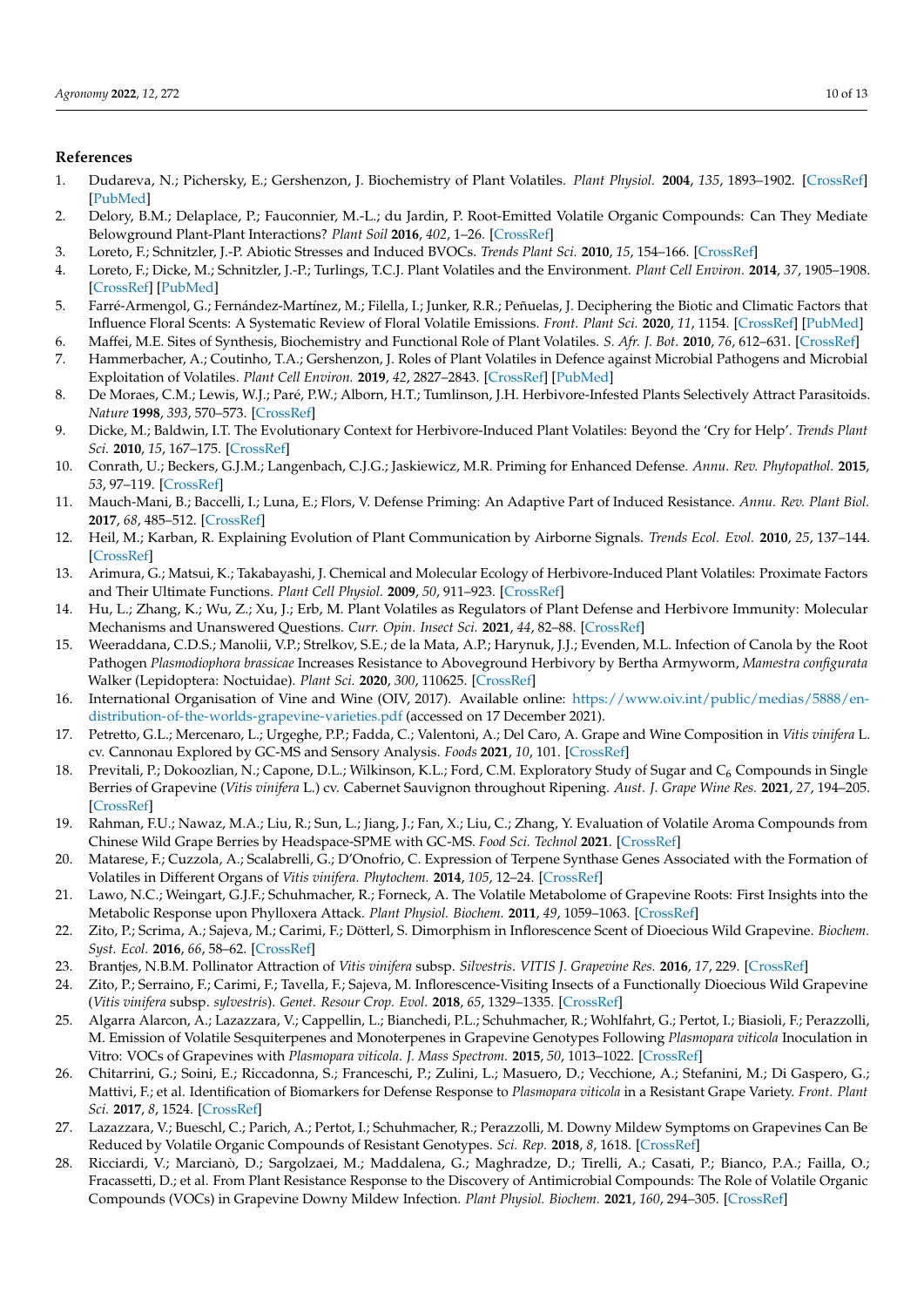- <span id="page-10-0"></span>29. Chalal, M.; Winkler, J.B.; Gourrat, K.; Trouvelot, S.; Adrian, M.; Schnitzler, J.-P.; Jamois, F.; Daire, X. Sesquiterpene Volatile Organic Compounds (VOCs) Are Markers of Elicitation by Sulfated Laminarine in Grapevine. *Front. Plant Sci.* **2015**, *6*, 1–9. [\[CrossRef\]](http://doi.org/10.3389/fpls.2015.00350)
- <span id="page-10-1"></span>30. Tasin, M.; Anfora, G.; Ioriatti, C.; Carlin, S.; De Cristofaro, A.; Schmidt, S.; Bengtsson, M.; Versini, G.; Witzgall, P. Antennal and Behavioral Responses of Grapevine Moth *Lobesia botrana* Females to Volatiles from Grapevine. *J. Chem. Ecol.* **2005**, *31*, 77–87. [\[CrossRef\]](http://doi.org/10.1007/s10886-005-0975-3)
- <span id="page-10-2"></span>31. Giacomuzzi, V.; Cappellin, L.; Nones, S.; Khomenko, I.; Biasioli, F.; Knight, A.L.; Angeli, S. Diel Rhythms in the Volatile Emission of Apple and Grape Foliage. *Phytochemistry* **2017**, *138*, 104–115. [\[CrossRef\]](http://doi.org/10.1016/j.phytochem.2017.03.001)
- <span id="page-10-3"></span>32. Velásquez, A.; Valenzuela, M.; Carvajal, M.; Fiaschi, G.; Avio, L.; Giovannetti, M.; D'Onofrio, C.; Seeger, M. The Arbuscular Mycorrhizal Fungus *Funneliformis mosseae* Induces Changes and Increases the Concentration of Volatile Organic Compounds in *Vitis vinifera* cv. Sangiovese Leaf Tissue. *Plant Physiol. Biochem.* **2020**, *155*, 437–443. [\[CrossRef\]](http://doi.org/10.1016/j.plaphy.2020.06.048) [\[PubMed\]](http://www.ncbi.nlm.nih.gov/pubmed/32814280)
- <span id="page-10-4"></span>33. Loughrin, J.H.; Potter, D.A.; Hamilton-Kemp, T.R.; Byers, M.E. Diurnal Emission of Volatile Compounds by Japanese Beetle-Damaged Grape Leaves. *Phytochemistry* **1997**, *45*, 919–923. [\[CrossRef\]](http://doi.org/10.1016/S0031-9422(97)00076-9)
- <span id="page-10-5"></span>34. Lucchi, A.; Sambado, P.; Royo, A.B.J.; Bagnoli, B.; Benelli, G. *Lobesia botrana* Males Mainly Fly at Dusk: Video Camera-Assisted Pheromone Traps and Implications for Mating Disruption. *J. Pest. Sci.* **2018**, *91*, 1327–1334. [\[CrossRef\]](http://doi.org/10.1007/s10340-018-1002-0)
- <span id="page-10-6"></span>35. Stellwaag, F. Neue Forschungen über Mottenflug, Eiablage und Dauer der Traubenwickler. Der Dtsch. *Weinbau* **1943**, *22*, 203–206.
- <span id="page-10-7"></span>36. Gessler, C.; Pertot, I.; Perazzolli, M. *Plasmopara viticola*: A Review of Knowledge on Downy Mildew of Grapevine and Effective Disease Management. *Phytopathol. Mediterr.* **2011**, *50*, 3–44.
- <span id="page-10-8"></span>37. Jordão, A.M.; Botelho, R.V. *Vitis: Biology and Species*, 1st ed.; Nova Science Publishers: Hauppauge, NY, USA, 2020.
- <span id="page-10-9"></span>38. Pacifico, S.; D'Abrosca, B.; Scognamiglio, M.; Gallicchio, M.; Potenza, N.; Piccolella, S.; Russo, A.; Monaco, P.; Fiorentino, A. Metabolic Profiling of Strawberry Grape (*Vitis* × *labruscana* cv. 'Isabella') Components by Nuclear Magnetic Resonance (NMR) and Evaluation of Their Antioxidant and Antiproliferative Properties. *J. Agric. Food Chem.* **2011**, *59*, 7679–7687. [\[CrossRef\]](http://doi.org/10.1021/jf200926t)
- <span id="page-10-10"></span>39. Hildebrandt, A.; Guillamón, M.; Lacorte, S.; Tauler, R.; Barceló, D. Impact of Pesticides Used in Agriculture and Vineyards to Surface and Groundwater Quality (North Spain). *Water Res.* **2008**, *42*, 3315–3326. [\[CrossRef\]](http://doi.org/10.1016/j.watres.2008.04.009)
- <span id="page-10-11"></span>40. Fantke, P.; Friedrich, R.; Jolliet, O. Health Impact and Damage Cost Assessment of Pesticides in Europe. *Environ. Intern.* **2012**, *49*, 9–17. [\[CrossRef\]](http://doi.org/10.1016/j.envint.2012.08.001)
- <span id="page-10-12"></span>41. Schusterova, D.; Hajslova, J.; Kocourek, V.; Pulkrabova, J. Pesticide Residues and Their Metabolites in Grapes and Wines from Conventional and Organic Farming System. *Foods* **2021**, *10*, 307. [\[CrossRef\]](http://doi.org/10.3390/foods10020307)
- <span id="page-10-13"></span>42. Brilli, F.; Loreto, F.; Baccelli, I. Exploiting Plant Volatile Organic Compounds (VOCs) in Agriculture to Improve Sustainable Defense Strategies and Productivity of Crops. *Front. Plant Sci.* **2019**, *10*, 264. [\[CrossRef\]](http://doi.org/10.3389/fpls.2019.00264)
- <span id="page-10-14"></span>43. Kigathi, R.N.; Weisser, W.W.; Reichelt, M.; Gershenzon, J.; Unsicker, S.B. Plant Volatile Emission Depends on the Species Composition of the Neighboring Plant Community. *BMC Plant Biol.* **2019**, *19*, 58. [\[CrossRef\]](http://doi.org/10.1186/s12870-018-1541-9)
- <span id="page-10-15"></span>44. Dini, I.; Marra, R.; Cavallo, P.; Pironti, A.; Sepe, I.; Troisi, J.; Scala, G.; Lombari, P.; Vinale, F. Trichoderma Strains and Metabolites Selectively Increase the Production of Volatile Organic Compounds (VOCs) in Olive Trees. *Metabolites* **2021**, *11*, 213. [\[CrossRef\]](http://doi.org/10.3390/metabo11040213)
- <span id="page-10-16"></span>45. Joos, P.E.; Godoi, A.F.L.; De Jong, R.; de Zeeuw, J.; Van Grieken, R. Trace Analysis of Benzene, Toluene, Ethylbenzene and Xylene Isomers in Environmental Samples by Low-Pressure Gas Chromatography–Ion Trap Mass Spectrometry. *J. Chromatogr. A* **2003**, *985*, 191–196. [\[CrossRef\]](http://doi.org/10.1016/S0021-9673(02)01843-5)
- <span id="page-10-17"></span>46. Castro-Marín, A.; Buglia, A.G.; Riponi, C.; Chinnici, F. Volatile and Fixed Composition of Sulphite-Free White Wines Obtained after Fermentation in the Presence of Chitosan. *LWT* **2018**, *93*, 174–180. [\[CrossRef\]](http://doi.org/10.1016/j.lwt.2018.03.003)
- <span id="page-10-18"></span>47. Rid, M.; Markheiser, A.; Hoffmann, C.; Gross, J. Waxy Bloom on Grape Berry Surface Is One Important Factor for Oviposition of European Grapevine Moths. *J. Pest. Sci.* **2018**, *91*, 1225–1239. [\[CrossRef\]](http://doi.org/10.1007/s10340-018-0988-7)
- <span id="page-10-19"></span>48. Portillo-Estrada, M.; Ariza-Carricondo, C.; Ceulemans, R. Outburst of Senescence-Related VOC Emissions from a Bioenergy Poplar Plantation. *Plant Physiol. Biochem.* **2020**, *148*, 324–332. [\[CrossRef\]](http://doi.org/10.1016/j.plaphy.2020.01.024)
- <span id="page-10-20"></span>49. Alex, A.A.; Dommun, D.F.; Kubmarawa, D.; Okechukwu, J.O.; Victor, E.I. Antioxidant Activities And Phytochemical Screening Of Peanut (*Arachis hypogea*) Leaves. *Afr. J. Environ. Nat. Sci. Res.* **2020**, *3*, 28–37.
- 50. Junior, S.B.; Henrique Março, P.; Valderrama, P.; Cardoso Damasceno, F.; Silvana Aranda, M.; Alcaraz Zini, C.; Bastos Caramão, E.; Melo, A.M.T.; Teixiera Filho, J.; Teixeira Godoy, H. Analysis of Volatile Compounds in *Capsicum* spp. by Headspace Solid-Phase Microextraction and GC × GC-TOFMS. *Anal. Methods* **2015**, *7*, 521–529. [\[CrossRef\]](http://doi.org/10.1039/C4AY01455C)
- 51. Schade, F.; Legge, R.L.; Thompson, J.E. Fragrance Volatiles of Developing and Senescing Carnation Flowers. *Phytochemistry* **2001**, *56*, 703–710. [\[CrossRef\]](http://doi.org/10.1016/S0031-9422(00)00483-0)
- 52. Gfrerer, E.; Laina, D.; Gibernau, M.; Fuchs, R.; Happ, M.; Tolasch, T.; Trutschnig, W.; Hörger, A.C.; Comes, H.P.; Dötterl, S. Floral Scents of a Deceptive Plant Are Hyperdiverse and Under Population-Specific Phenotypic Selection. *Front. Plant Sci.* **2021**, *12*, 1910. [\[CrossRef\]](http://doi.org/10.3389/fpls.2021.719092)
- <span id="page-10-21"></span>53. Tabanca, N.; Kürkcüoglu, M.; Baser, K.H.C.; Tümen, G.; Duman, H. Composition of the Essential Oils of *Satureja spinosa* L. *J. Essent. Oil Res.* **2004**, *16*, 127–128. [\[CrossRef\]](http://doi.org/10.1080/10412905.2004.9698671)
- <span id="page-10-22"></span>54. Forlani, G.; Occhipinti, A.; Bossi, S.; Bertea, C.M.; Varese, C.; Maffei, M.E. *Magnaporthe oryzae* Cell Wall Hydrolysate Induces ROS and Fungistatic VOCs in Rice Cell Cultures. *J. Plant Physiol.* **2011**, *168*, 2041–2047. [\[CrossRef\]](http://doi.org/10.1016/j.jplph.2011.06.014)
- <span id="page-10-23"></span>55. Germinara, G.S.; Pistillo, M.; Griffo, R.; Garonna, A.P.; Di Palma, A. Electroantennographic Responses of *Aromia bungii* (Faldermann, 1835) (Coleoptera, Cerambycidae) to a Range of Volatile Compounds. *Insects* **2019**, *10*, 274. [\[CrossRef\]](http://doi.org/10.3390/insects10090274)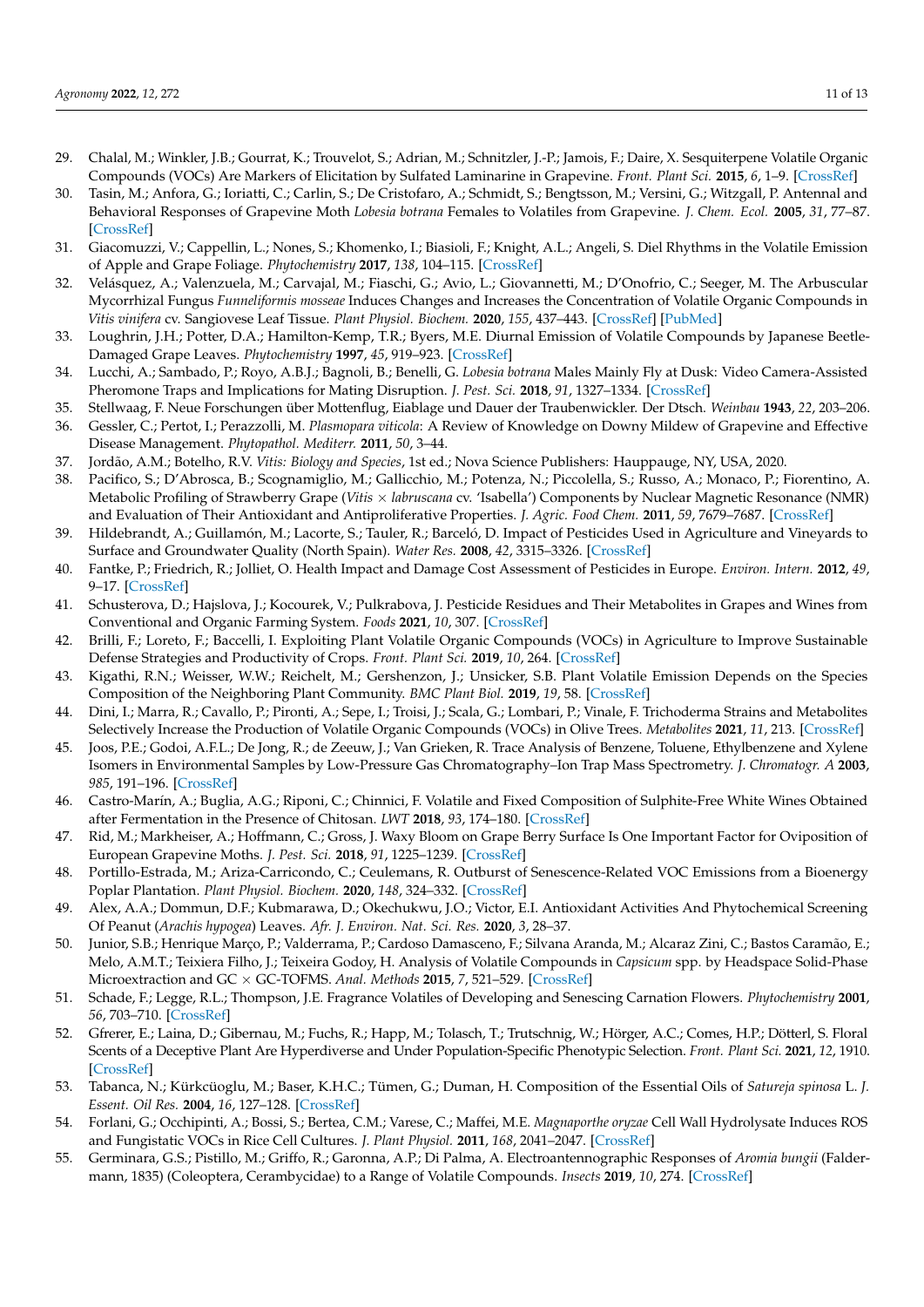- <span id="page-11-0"></span>56. Schorkopf, D.L.P. Male Meliponine Bees (*Scaptotrigona aff. depilis*) Produce Alarm Pheromones to Which Workers Respond with Fight and Males with Flight. *J. Comp. Physiol. A* **2016**, *202*, 667–678. [\[CrossRef\]](http://doi.org/10.1007/s00359-016-1109-9)
- <span id="page-11-1"></span>57. Wang, Y.; Li, H.-Q.; Gao, X.-T.; Lu, H.-C.; Peng, W.-T.; Chen, W.; Li, S.-D.; Li, S.-P.; Duan, C.-Q.; Wang, J. Influence of Attenuated Reflected Solar Radiation from the Vineyard Floor on Volatile Compounds in Cabernet Sauvignon Grapes and Wines of the North Foot of Mt. Tianshan. *Food Res. Int.* **2020**, *137*, 109688. [\[CrossRef\]](http://doi.org/10.1016/j.foodres.2020.109688)
- <span id="page-11-2"></span>58. Arimura, G.; Shiojiri, K.; Karban, R. Acquired Immunity to Herbivory and Allelopathy Caused by Airborne Plant Emissions. *Phytochemistry* **2010**, *71*, 1642–1649. [\[CrossRef\]](http://doi.org/10.1016/j.phytochem.2010.06.021)
- <span id="page-11-3"></span>59. Weeraddana, C.; Wise, I.; Lamb, R.; Wolfe, S.; Wist, T.; McCartney, C.; Costamagna, A. A Laboratory Method for Mass Rearing the Orange Wheat Blossom Midge, *Sitodiplosis mosellana* (Diptera: Cecidomyiidae). *Can. Entomol.* **2021**, *153*, 828–836. [\[CrossRef\]](http://doi.org/10.4039/tce.2021.46)
- <span id="page-11-4"></span>60. Birkett, M.A.; Bruce, T.J.; Martin, J.L.; Smart, L.E.; Oakley, J.; Wadhams, L.J. Responses of Female Orange Wheat Blossom Midge, *Sitodiplosis mosellana*, to Wheat Panicle Volatiles. *J. Chem. Ecol.* **2004**, *30*, 1319–1328. [\[CrossRef\]](http://doi.org/10.1023/B:JOEC.0000037742.05022.9f)
- <span id="page-11-5"></span>61. Zeng, L.; Wang, X.; Kang, M.; Dong, F.; Yang, Z. Regulation of the Rhythmic Emission of Plant Volatiles by the Circadian Clock. *Int. J. Mol. Sci.* **2017**, *18*, 2408. [\[CrossRef\]](http://doi.org/10.3390/ijms18112408)
- <span id="page-11-6"></span>62. Tingey, D.T.; Manning, M.; Grothaus, L.C.; Burns, W.F. The Influence of Light and Temperature on Isoprene Emission Rates from Live Oak. *Physiol. Plant* **1979**, *47*, 112–118. [\[CrossRef\]](http://doi.org/10.1111/j.1399-3054.1979.tb03200.x)
- <span id="page-11-7"></span>63. Schuh, G.; Heiden, A.C.; Hoffmann, T.; Kahl, J.; Rockel, P.; Rudolph, J.; Wildt, J. Emissions of Volatile Organic Compounds from Sunflower and Beech: Dependence on Temperature and Light Intensity. *J. Atmos. Chem.* **1997**, *27*, 291–318. [\[CrossRef\]](http://doi.org/10.1023/A:1005850710257)
- <span id="page-11-8"></span>64. Ghirardo, A.; Koch, K.; Taipale, R.; Zimmer, I.; Schnitzler, J.-P.; Rinne, J. Determination of de Novo and Pool Emissions of Terpenes from Four Common Boreal/Alpine Trees by <sup>13</sup>CO<sub>2</sub> Labelling and PTR-MS Analysis. *Plant Cell Environ*. 2010. [\[CrossRef\]](http://doi.org/10.1111/j.1365-3040.2009.02104.x) [\[PubMed\]](http://www.ncbi.nlm.nih.gov/pubmed/20040067)
- <span id="page-11-9"></span>65. Kono, A.; Shimizu, T. Leaf Trichomes as an Effective Structure for Disease Resistance: The Case of Grapevine Downy Mildew. *Jpn. Agric. Res. Q. JARQ* **2020**, *54*, 293–298. [\[CrossRef\]](http://doi.org/10.6090/jarq.54.293)
- <span id="page-11-10"></span>66. Özer, N.; ¸Sabudak, T.; Özer, C.; Gindro, K.; Schnee, S.; Solak, E. Investigations on the Role of Cuticular Wax in Resistance to Powdery Mildew in Grapevine. *J. Gen. Plant Pathol.* **2017**, *83*, 316–328. [\[CrossRef\]](http://doi.org/10.1007/s10327-017-0728-5)
- <span id="page-11-11"></span>67. Markus Lange, B.; Turner, G.W. Terpenoid Biosynthesis in Trichomes—Current Status and Future Opportunities. *Plant Biotechnol. J.* **2013**, *11*, 2–22. [\[CrossRef\]](http://doi.org/10.1111/j.1467-7652.2012.00737.x)
- <span id="page-11-12"></span>68. Tissier, A.; Morgan, J.A.; Dudareva, N. Plant Volatiles: Going 'In' but Not 'Out' of Trichome Cavities. *Trends Plant Sci.* **2017**, *22*, 930–938. [\[CrossRef\]](http://doi.org/10.1016/j.tplants.2017.09.001)
- <span id="page-11-13"></span>69. Gershenzon, J.; Dudareva, N. The Function of Terpene Natural Products in the Natural World. *Nat. Chem. Biol.* **2007**, *3*, 408–414. [\[CrossRef\]](http://doi.org/10.1038/nchembio.2007.5)
- <span id="page-11-14"></span>70. Yazaki, K.; Arimura, G.; Ohnishi, T. 'Hidden' Terpenoids in Plants: Their Biosynthesis, Localization and Ecological Roles. *Plant Cell Physiol.* **2017**, *58*, 1615–1621. [\[CrossRef\]](http://doi.org/10.1093/pcp/pcx123)
- <span id="page-11-15"></span>71. Rosenkranz, M.; Chen, Y.; Zhu, P.; Vlot, A.C. Volatile Terpenes—Mediators of Plant-to-Plant Communication. *Plant J.* **2021**, *108*, 617–631. [\[CrossRef\]](http://doi.org/10.1111/tpj.15453)
- <span id="page-11-16"></span>72. Mofikoya, A.O.; Bui, T.N.T.; Kivimäenpää, M.; Holopainen, J.K.; Himanen, S.J.; Blande, J.D. Foliar Behaviour of Biogenic Semi-Volatiles: Potential Applications in Sustainable Pest Management. *Arthropod-Plant Interact.* **2019**, *13*, 193–212. [\[CrossRef\]](http://doi.org/10.1007/s11829-019-09676-1)
- <span id="page-11-17"></span>73. Copolovici, L.; Niinemets, Ü. Temperature Dependencies of Henry's Law Constants for Different Plant Sesquiterpenes. *Chemosphere* **2015**, *138*, 751–757. [\[CrossRef\]](http://doi.org/10.1016/j.chemosphere.2015.07.075)
- <span id="page-11-18"></span>74. Vallat, A.; Gu, H.; Dorn, S. How Rainfall, Relative Humidity and Temperature Influence Volatile Emissions from Apple Trees in Situ. *Phytochemistry* **2005**, *66*, 1540–1550. [\[CrossRef\]](http://doi.org/10.1016/j.phytochem.2005.04.038)
- <span id="page-11-19"></span>75. Wang, X.; Tao, Y.; Wu, Y.; An, R.; Yue, Z. Aroma Compounds and Characteristics of Noble-Rot Wines of Chardonnay Grapes Artificially Botrytized in the Vineyard. *Food Chem.* **2017**, *226*, 41–50. [\[CrossRef\]](http://doi.org/10.1016/j.foodchem.2017.01.007)
- <span id="page-11-20"></span>76. Wilson, C.L.; Solar, J.M.; El Ghaouth, A.; Wisniewski, M.E. Rapid Evaluation of Plant Extracts and Essential Oils for Antifungal Activity Against *Botrytis cinerea*. *Plant Dis.* **1997**, *81*, 204–210. [\[CrossRef\]](http://doi.org/10.1094/PDIS.1997.81.2.204)
- 77. Santino, A.; Poltronieri, P.; Mita, G. Advances on Plant Products with Potential to Control Toxigenic Fungi: A Review. *Food Addit. Contam.* **2005**, *22*, 389–395. [\[CrossRef\]](http://doi.org/10.1080/02652030500058429)
- 78. Frost, C.J.; Mescher, M.C.; Dervinis, C.; Davis, J.M.; Carlson, J.E.; De Moraes, C.M. Priming Defense Genes and Metabolites in Hybrid Poplar by the Green Leaf Volatile *Cis*-3-hexenyl Acetate. *New Phytol.* **2008**, *180*, 722–734. [\[CrossRef\]](http://doi.org/10.1111/j.1469-8137.2008.02599.x)
- 79. Rodov, V.; Nafussi, B.; Ben-Yehoshua, S. Essential oil components as potential means to control *Penicillium digitatum* Pers. (Sacc.) and other postharvest pathogens of citrus fruit. *Fresh Prod.* **2011**, *5*, 43–50.
- 80. Ameye, M.; Audenaert, K.; De Zutter, N.; Steppe, K.; Van Meulebroek, L.; Vanhaecke, L.; De Vleesschauwer, D.; Haesaert, G.; Smagghe, G. Priming of Wheat with the Green Leaf Volatile *Z*-3-Hexenyl Acetate Enhances Defense against *Fusarium graminearum* But Boosts Deoxynivalenol Production. *Plant Physiol.* **2015**, *167*, 1671–1684. [\[CrossRef\]](http://doi.org/10.1104/pp.15.00107)
- <span id="page-11-21"></span>81. Hachlafi, N.E.; Aanniz, T.; Menyiy, N.E.; Baaboua, A.E.; Omari, N.E.; Balahbib, A.; Shariati, M.A.; Zengin, G.; Fikri-Benbrahim, K.; Bouyahya, A. In Vitro and in Vivo Biological Investigations of Camphene and Its Mechanism Insights: A Review. *Food Rev. Int.* **2021**, 1–28. [\[CrossRef\]](http://doi.org/10.1080/87559129.2021.1936007)
- <span id="page-11-22"></span>82. Di Francesco, A.; Ugolini, L.; Lazzeri, L.; Mari, M. Production of Volatile Organic Compounds by *Aureobasidium pullulans* as a Potential Mechanism of Action against Postharvest Fruit Pathogens. *Biol. Control* **2015**, *81*, 8–14. [\[CrossRef\]](http://doi.org/10.1016/j.biocontrol.2014.10.004)